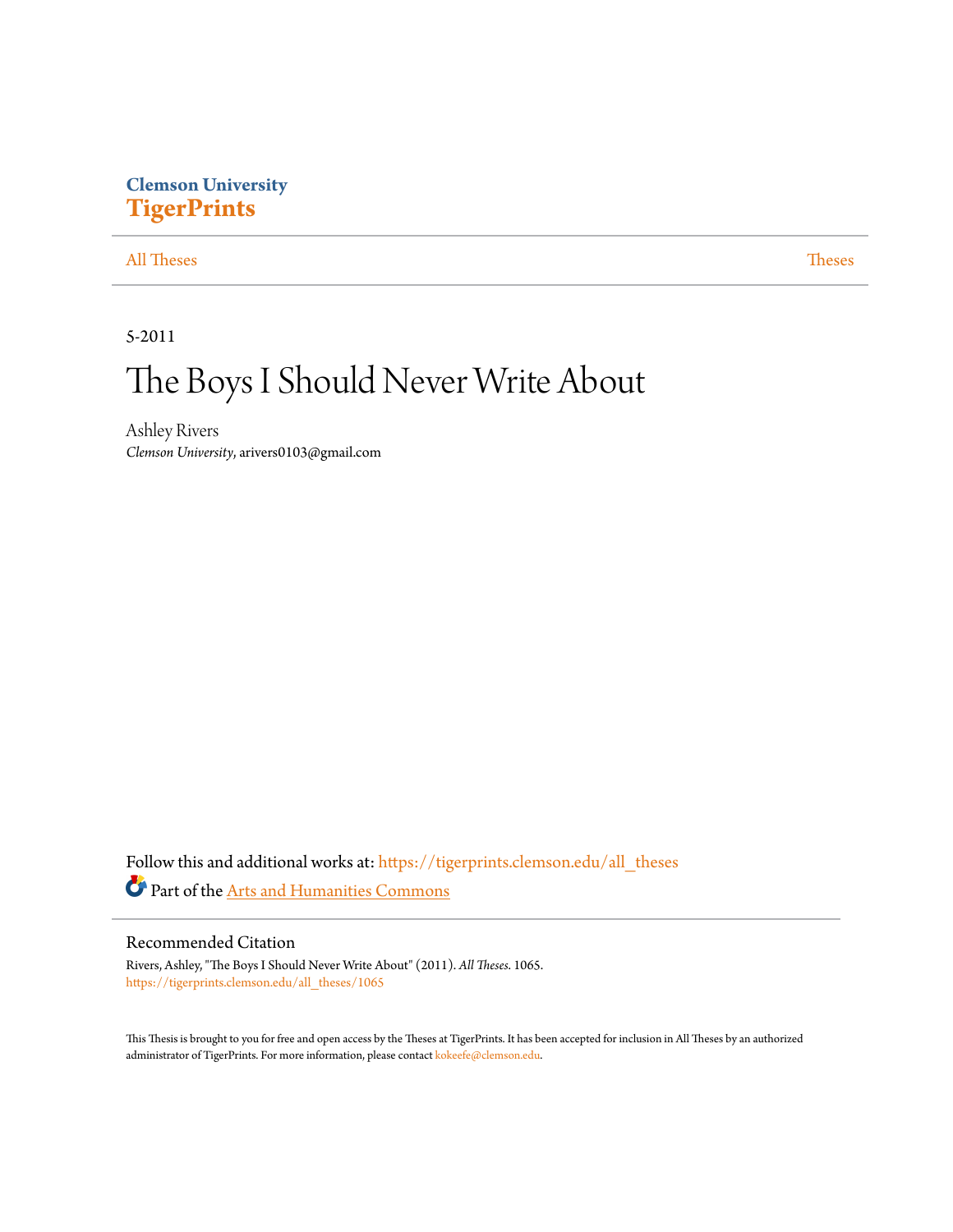The Boys I Should Never Write About

A Thesis Presented to the Graduate School of Clemson University

In Partial Fulfillment of the Requirements for the Degree Masters of Arts English

> by Ashley Rivers May 2011

Submitted to: Dr. Jillian Weise, Committee Chair Dr. Kimberly Manganelli Keith Morris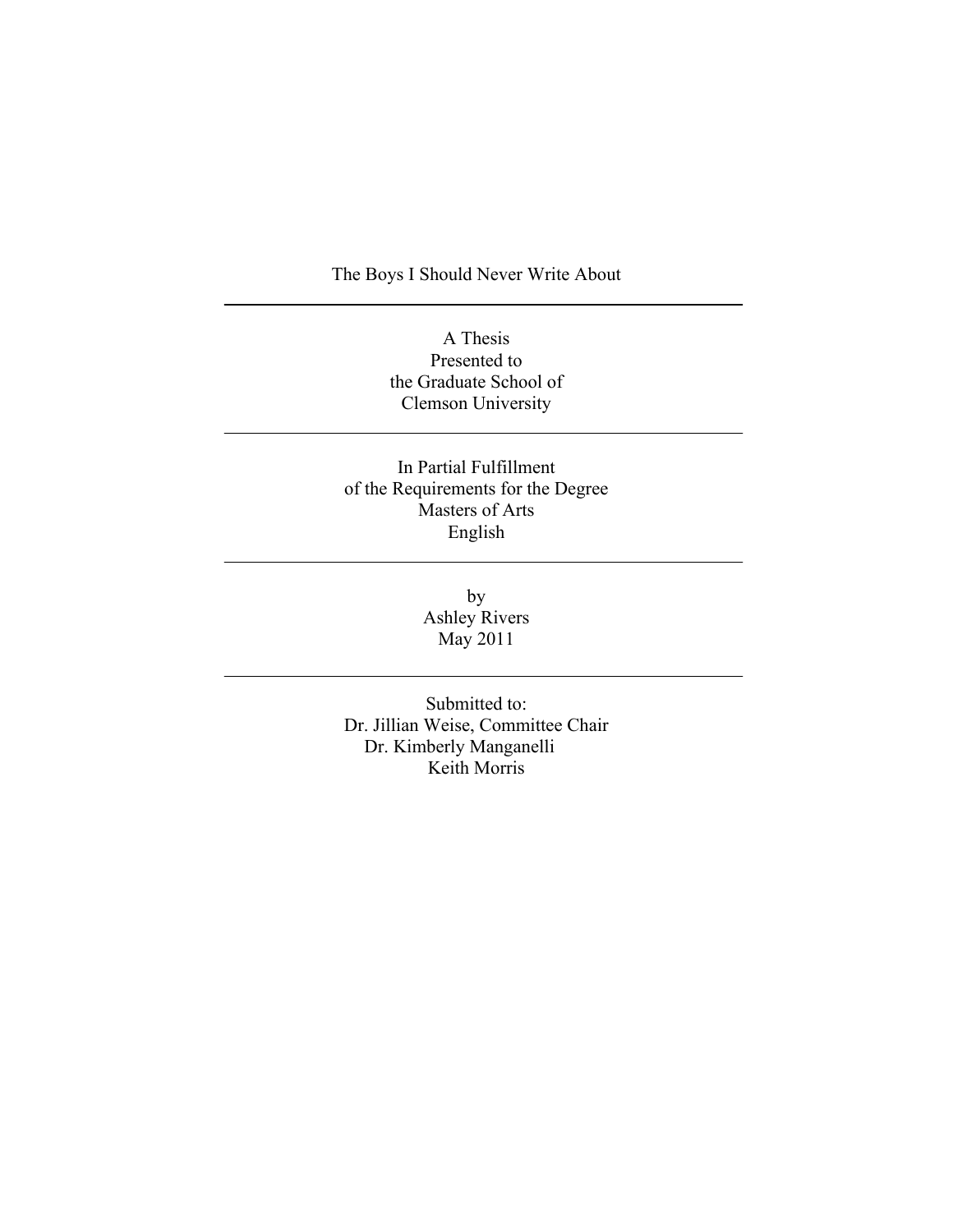### ABSTRACT

This creative thesis is made up of twenty-three poems written in various styles, though most fall into two different categories, the short, sparse, Eigner-like poems or the long narrative poems. The poems demonstrate the theme of how women's sexuality fits into society and how that sexuality affects their lives. This creative thesis also demonstrates the author's ability to understand poetry and literature in general through the ability to create.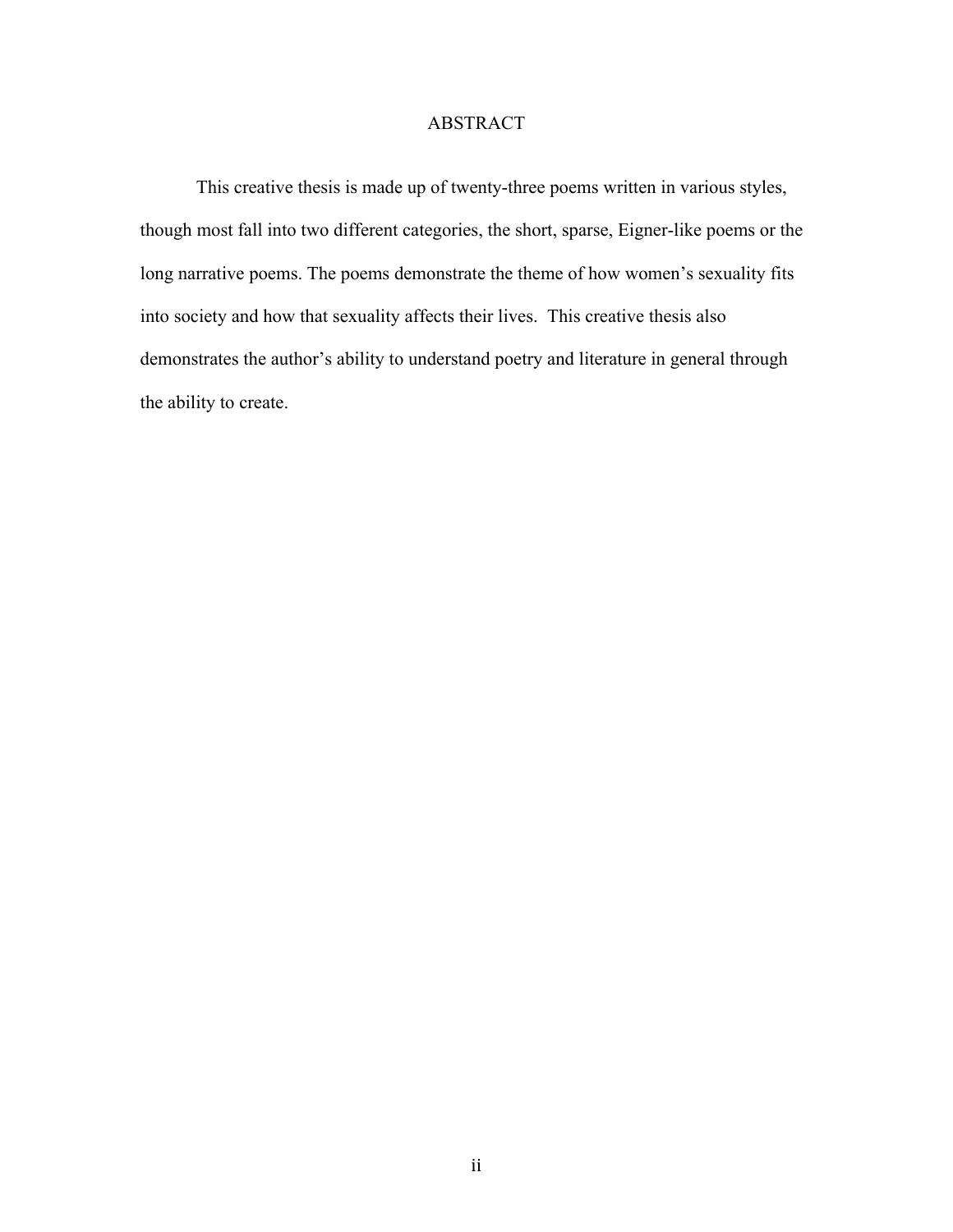# DEDICATION

I dedicate this to my mother, who has always loved and encouraged me, and to the one person, who other than her I know will always be there, Graham Burch.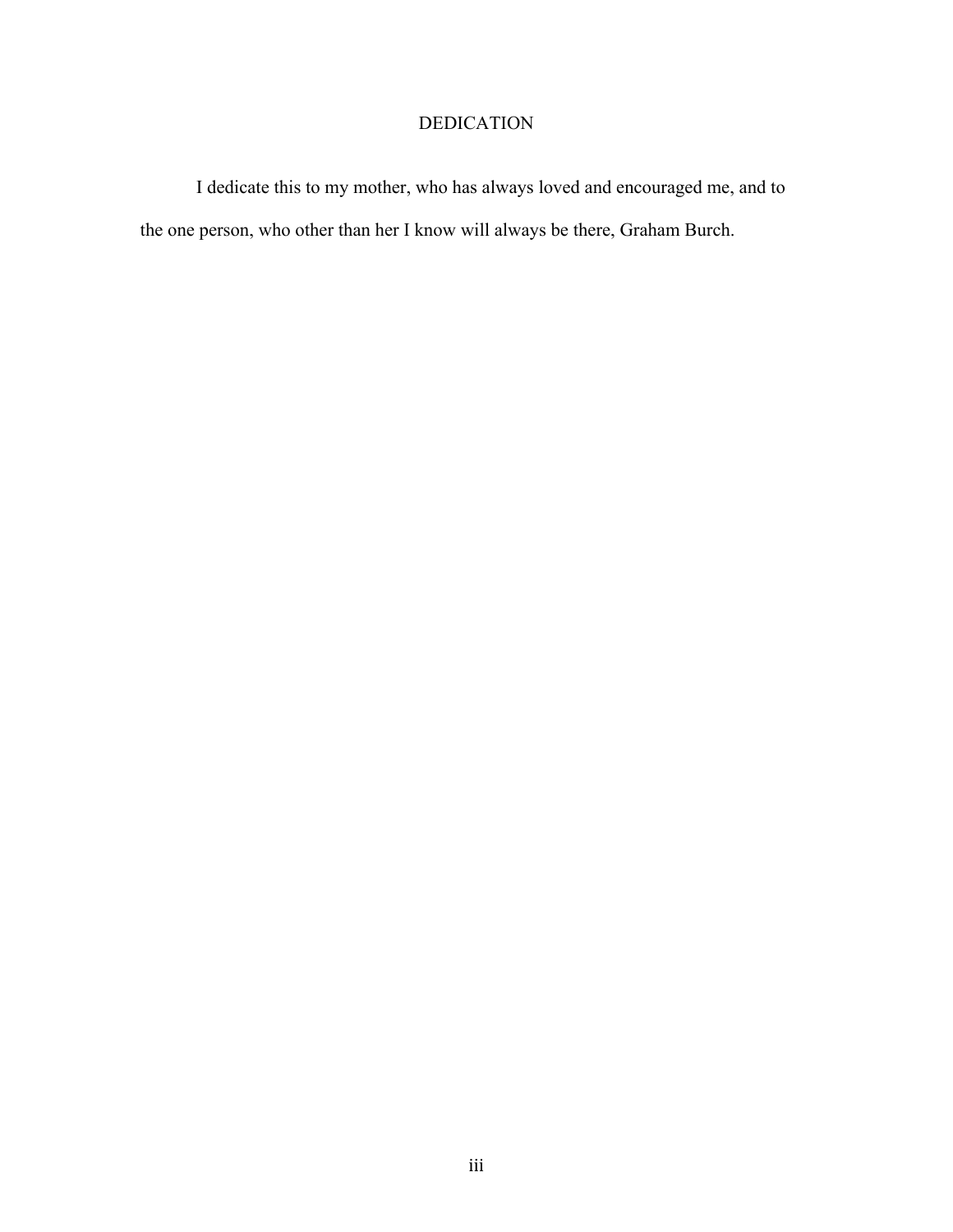### ACKNOWLEDGMENTS

I would like to thank my thesis committee for taking the time to work with me on this project and become a better writer. A special thank you to Dr. Jillian Wiese for being there step-by-step with this thesis, even beginning in her workshop class when I was unsure what I was I was going to choose as a topic for my thesis (or even that it was creative at that point). She spent much time reading over my poems and noticing things that even I did not notice were there. She also recommended readings, without which I would not have been able to put my thesis in context.

As well I would like to thank the professors that I had at Francis Marion, who taught me passion for literature and writing, especially Dr. Ken Autrey, who was my advisor and mentor while I was there. Without them, I would never have made it to Clemson or any graduate program for that matter.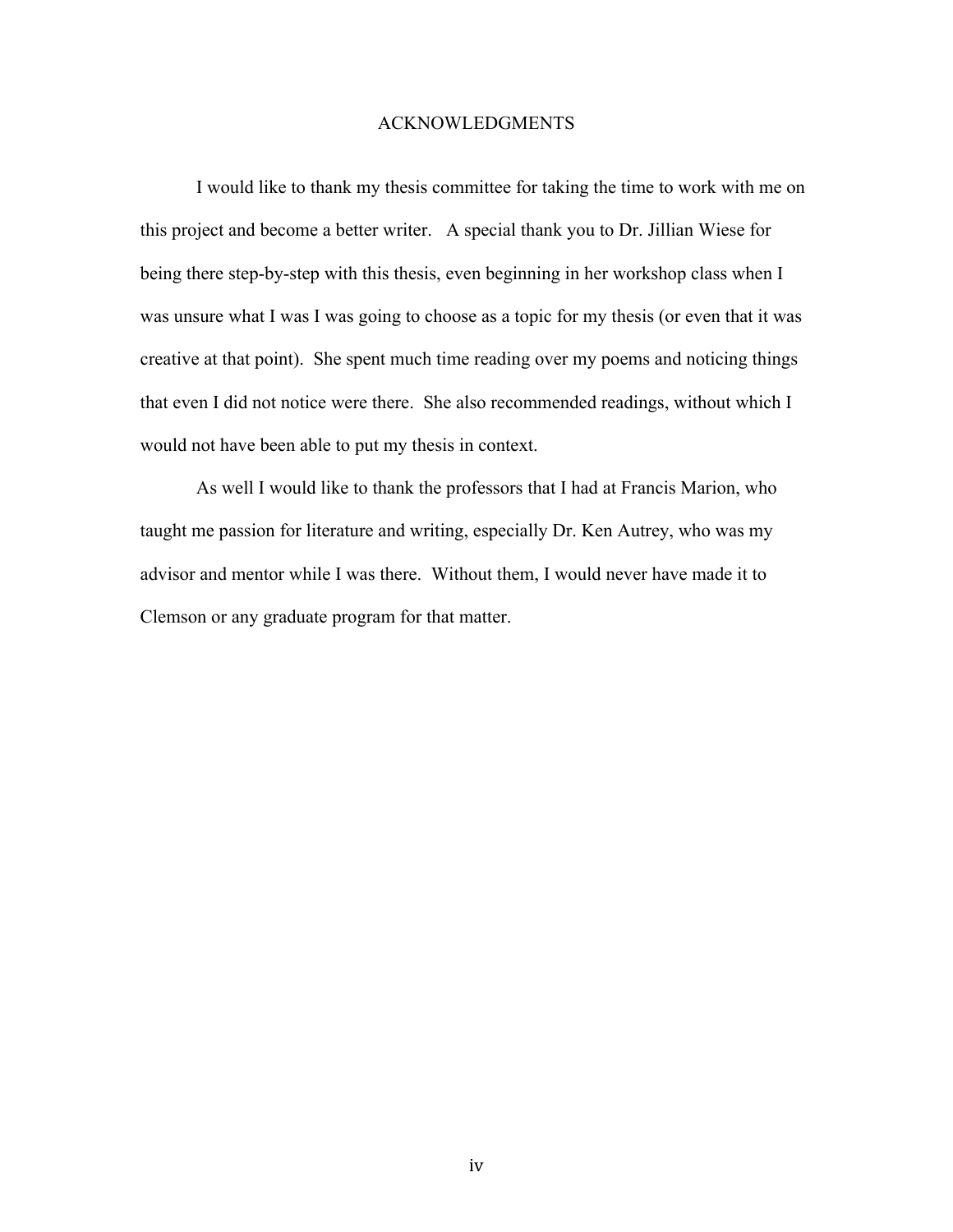# TABLE OF CONTENTS

| Page |
|------|
|      |
|      |
|      |
|      |
|      |
|      |
|      |
|      |
|      |
|      |
|      |
|      |
|      |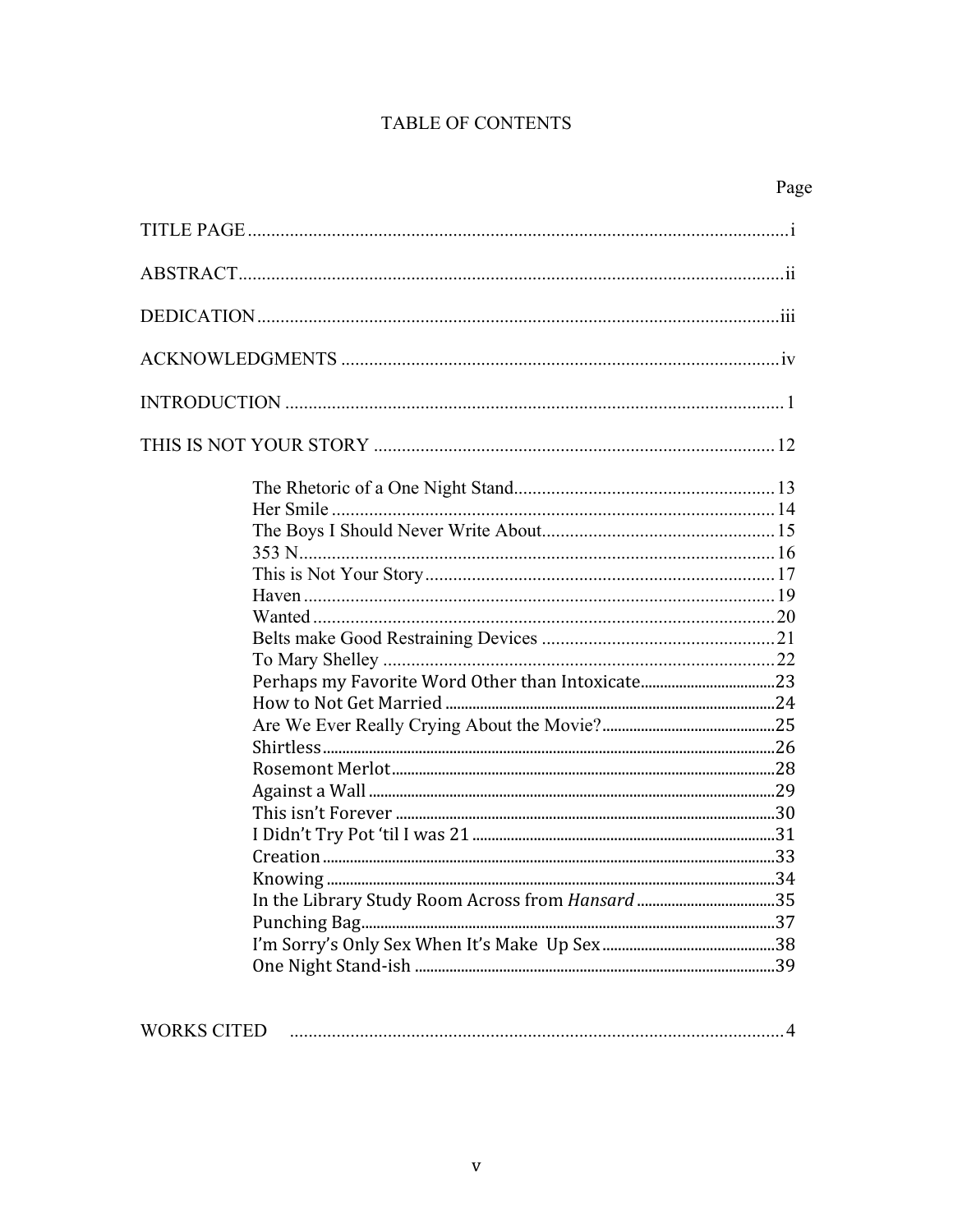### INTRODUCTION

#### **The Function and Importance of Poetry**

I started to dedicate this thesis to all the jerks who made this collection possible, but that did not feel right for me. I realized that was because writing poetry is about pleasure. I write poetry because I enjoy writing it as well as reading it. For me poetry comes from emotion. The act of writing a poem is cathartic. However it does not purge the writer of emotion. Rather the sum of the emotion is transferred to the poem, making it a place for emotion for both writer and reader. I write in hopes that others will identify with the emotions and enjoy the poem because poetry is about connecting the reader and writer for the length of the poem. I tend to write from personal experience, so it is easier for the reader to identify with my work. I want my readers to identify with the emotions, and I also want to shock them. This hopefully challenges what their idea of poetry is, which for most people is the small portion of the canon that they learned in high school. I want to challenge and shock my reader in their preconceptions of poetry and in the idea of female sexuality, especially expressed in poetry. Instead of repressing my sexuality, I try to express how women are stuck between being fully expressive about their sexuality and how society asks them to behave. Both my sparse, Eigner-like poems and more traditional free verse poems work together to help express how women can "own" their sexuality. In all these aspects, I seek to identify who I am through writing.

 In every poem that I love, there is been an emotion that I connect with it, a set of lines that I derive an insight into emotion. Dana Gioia says, in his book *Can Poetry Matter?*(1992), "By successfully employing the word or image that triggers a particular set of associations, a poem can condense immense amounts of intellectual, sensual, and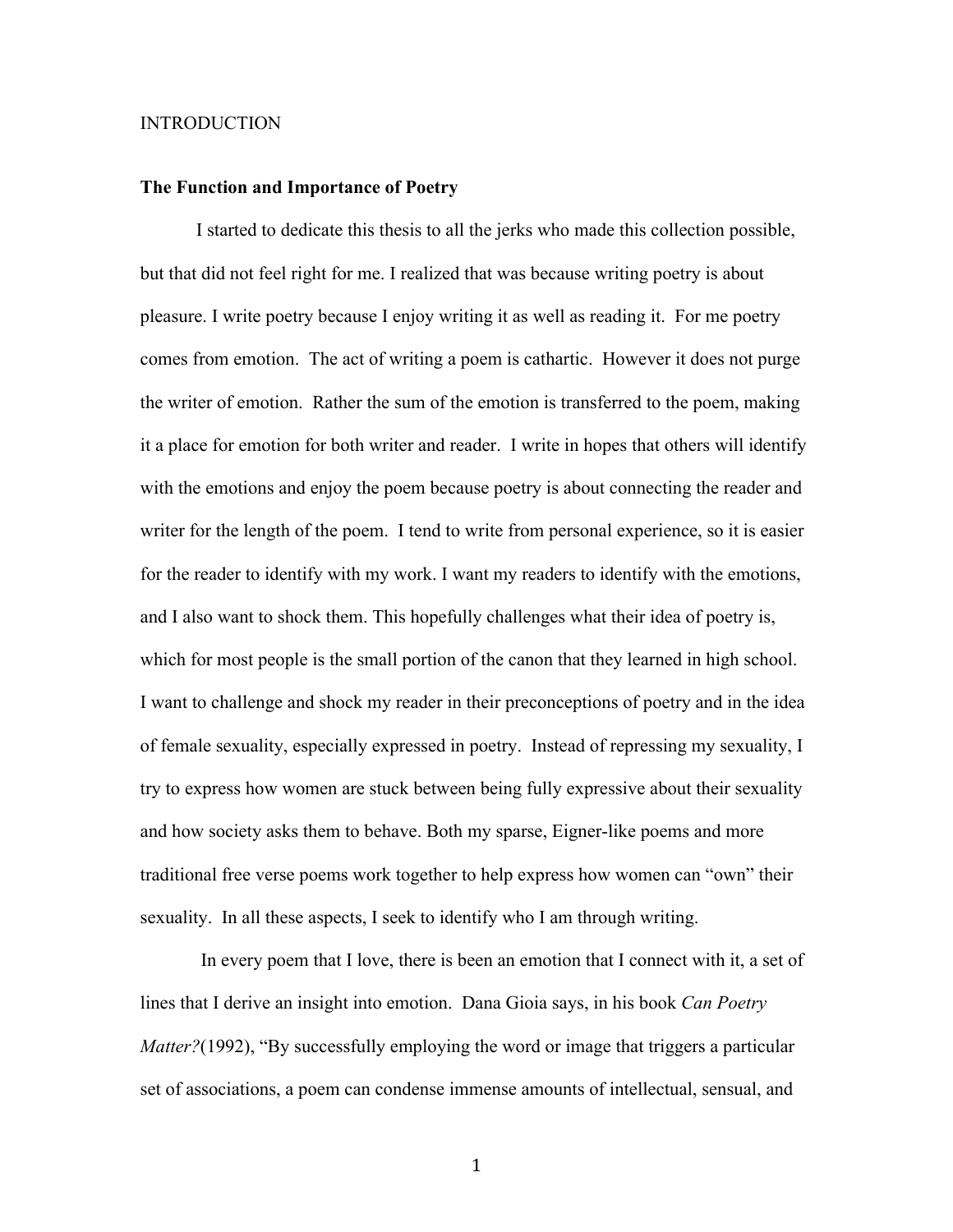emotional meaning into a single line or phrase" (245). The concise nature of a poem allows for such power of words that are remembered by the reader because they have the power to elicit or explain any experience that is faced in life.

I feel that I must defend poetry, most likely because the legitimacy of poetry has always been questioned. Famous poets from Horace to T.S. Eliot have reflected upon or defended their art to the world, to those who did not accept poetry. Horace expresses that poetry is either to entertain or instruct. For me poetry does both. In some ways, I want my reader to be entertained and want to draw the reader into the poem, whether this be through poetic device, word choice, or intriguing stories/characters/narrators. Instruction often takes the form of telling from (what seems like) experience or knowledge. For my poetry it does not instruct in the sense that it demands the reader to act a certain way; rather it compels the reader to feel. Readers are taught how to respond to a situation through emotions to which they relate or recognize feelings that they had not before admitted to having.

In "Tradition and the Individual Talent," T.S. Eliot claims that poetry is an escape from emotion and personality (43). He writes, " Poetry is not a turning loose of emotion, but an escape from emotion; it is not the expression of personality, but an escape from personality" (43). I disagree with this because the culmination of the poet's experience is based on emotion and personality. How is such an escape possible? Earlier in the essay he writes, "The poet's mind is in fact a receptacle for seizing and storing up numberless feelings, phrases, images, which remain there until all the particles which can unite to form a new compound are present together" (41). This contradicts the statement that he makes about poetry being an escape. The mind is not just a "receptacle" for poetic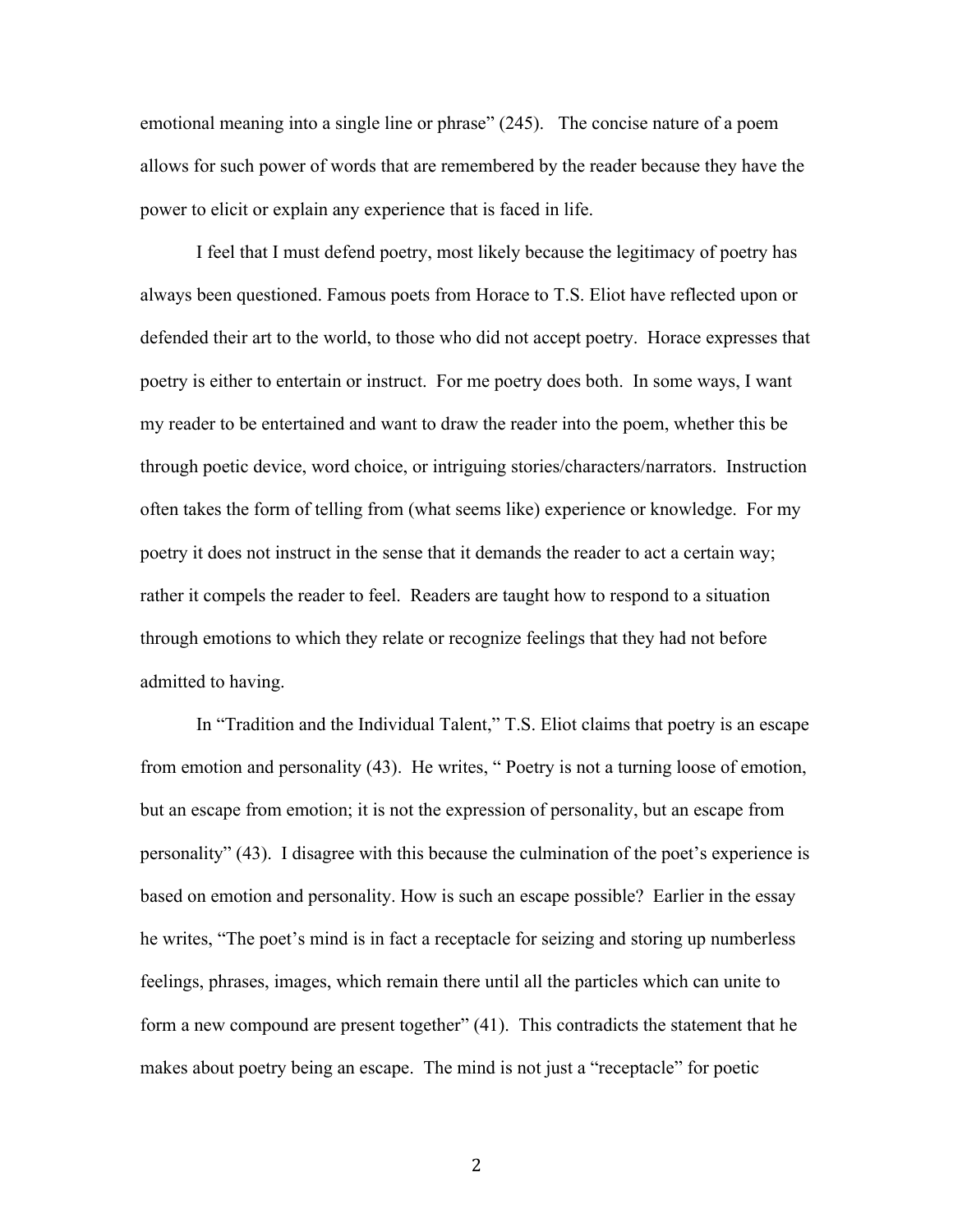material. Just by observing and obtaining this material, the poet has imprinted a part of himself onto them. When the poet writes, he or she does not relinquish this material only to the written page. It remains with the poet. Once on paper, a poem retains a part of the poet, so it is not an escape from personality.

When T.S. Eliot was writing, poetry was public; it was part of everyday life as reality TV and music are a part of ours. Currently poetry thrives mostly in the university/academia (Gioia). As thus it does not reach a wide audience because people do not read poetry like they watch TV or listen to music. Poets have to adapt to this small audience; poets have less of a chance to connect with the audience because there are less people that will even bother picking up a poet's work. In this aspect, poetry is not about consumption like pop fiction. There is no Stephen King or J.K. Rowling in contemporary poetry. A poet can write and remain true to the subject matter that they address and the form that they choose to use in their writing. Although it speaks to a smaller audience, poetry still speaks to an audience and on a certain level is not trying to be mainstream. I believe that in the years since Gioia wrote his essay, "Can Poetry Matter?", we have seen a growth in the interest of poetry, and I believe that is partly because the Internet allows freedom of publication and access to sharing. In writing, I strive to expand interest in contemporary poetry, if only to those that read my work because they are family or friends. If somehow that I can spark an interest either through a relation to my poetry or through relation to me, I have succeeded in my writing.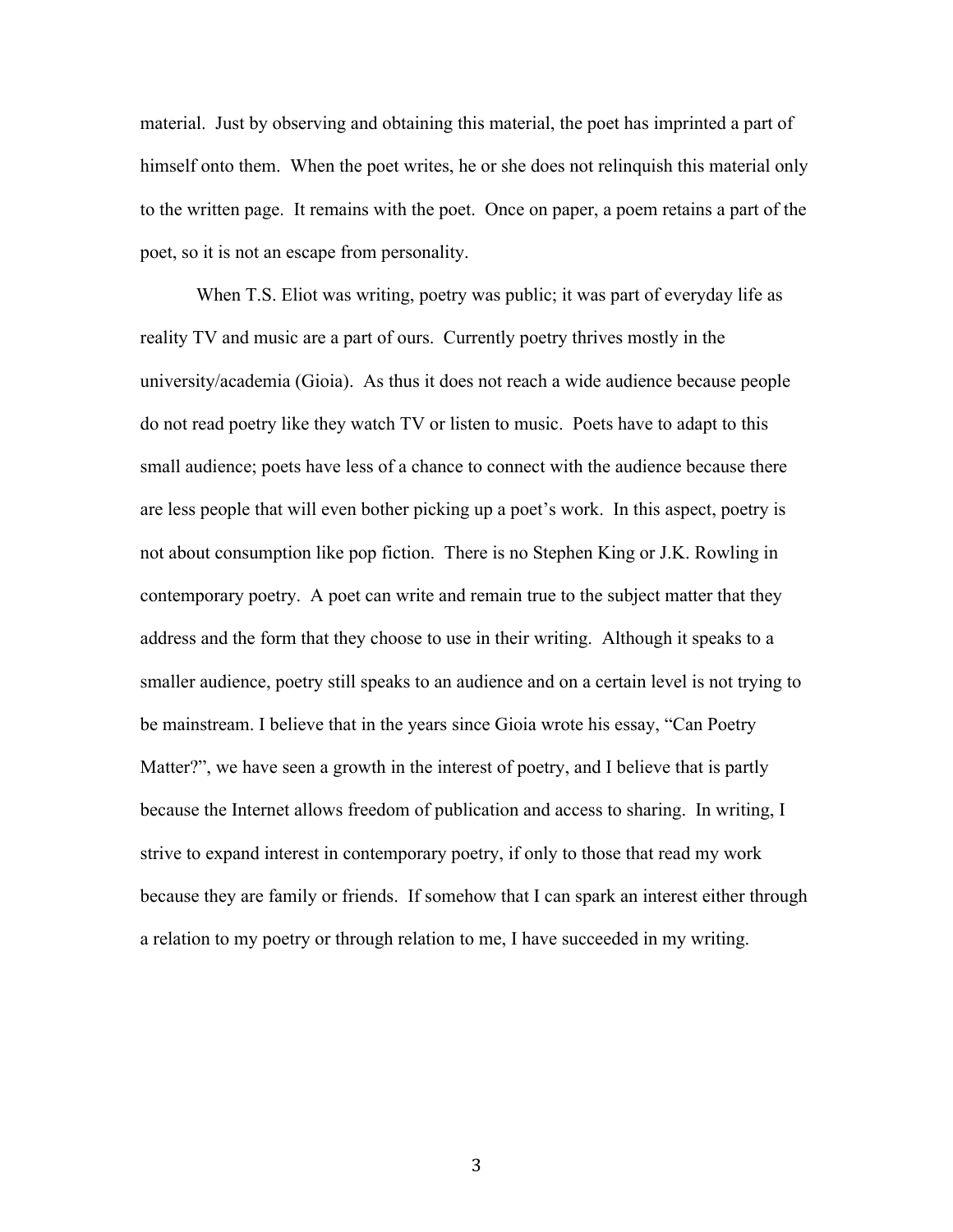### **Forming Poetry around Identity**

Poetry today is diversified. It can be in form or free verse, and it can look like a poem or prose. Rather than be defined by form, poets are often identified by the subject matter that they present. In terms of subject matter, I would consider myself as a poet that deals with identity, more specifically the sexual identity of women and the relationships that it creates and destroys. In *Coming After*, Alice Notley reflects on the woman's voice in poetry.

> Poems are part of our being alive, to realize them, to say them, is completely natural to being alive: to say what we've done, how we feel, what we know in such a way that the poems we say are as much like the poems we walk among as possible. (Notley 168).

By saying "poems are a part of our being alive," Notley identifies that poetry reflects our lives, and to the poet, it is an essential part of life. Poems are not forced but a part of expression that is organic to a woman's expression of life. This contradicts Eliot's claims. Poetry for Eliot is separate from the life and the poet, but for Notley, as well as myself, poetry is intertwined with the life of the poet.

When striving to define my poetry, I did not want to identify with confessionalism because I have been taught to view it as offering something less than the poetry focused on language. This is possibly rooted in my education of the ideas that modernists like T.S. Eliot present. However, the presence of personal experience does not lessen the emotional power or the beauty of the language, unless the poet allows it to do so. In some ways the two types of poems, the shorter poems and the more narrative longer poems, that I have produced represent the hybridity of contemporary poetry, which is the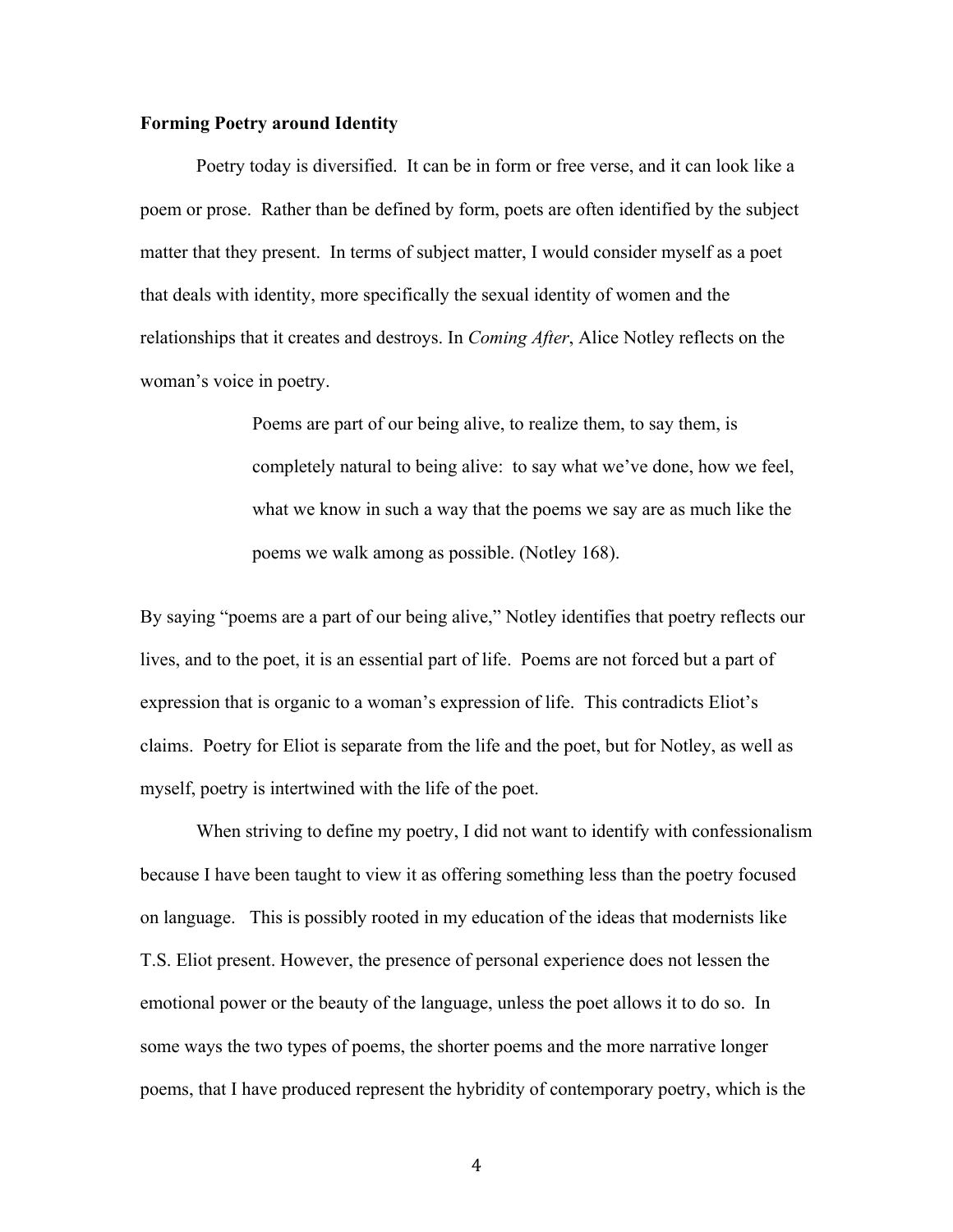mix between the traditional two camps, the cooked and the uncooked (American Hybrid). Both reveal an emotion but in different ways. The shorter poems seek the emotion through short bursts of images, which was inspired by my readings of Larry Eigner. Eigner's poem "A Gone" is one such poem, and this excerpt exhibits the style of the entire poem.

> while the sea slams the wind or lags an old woman's shoe flapping on the beach (94)

In this poem, Eigner uses objects and nature to convey a feeling of loneliness. The sea is violently slamming the wind, which is an unsettling picture, or it is lagging, which indicates loneliness. The old woman's shoe lacks an owner and is unstable, flapping in the wind.

I try to create something similar to Eigner's work in the poem "Haven"

 A boat's light bobs lightning the boat's shape.

Here there are no complete sentences or the presence of a person, only images. Clearly someone narrates the poem, but the reader only gets a small glimpse of that narrator with the sentence "I want to ride out / the storm on that boat." Other poems such as "How to Not Get Married" are clearly narrative with sentences like

> Emery swirled her wine and made rings to veil her discomfort from Devon.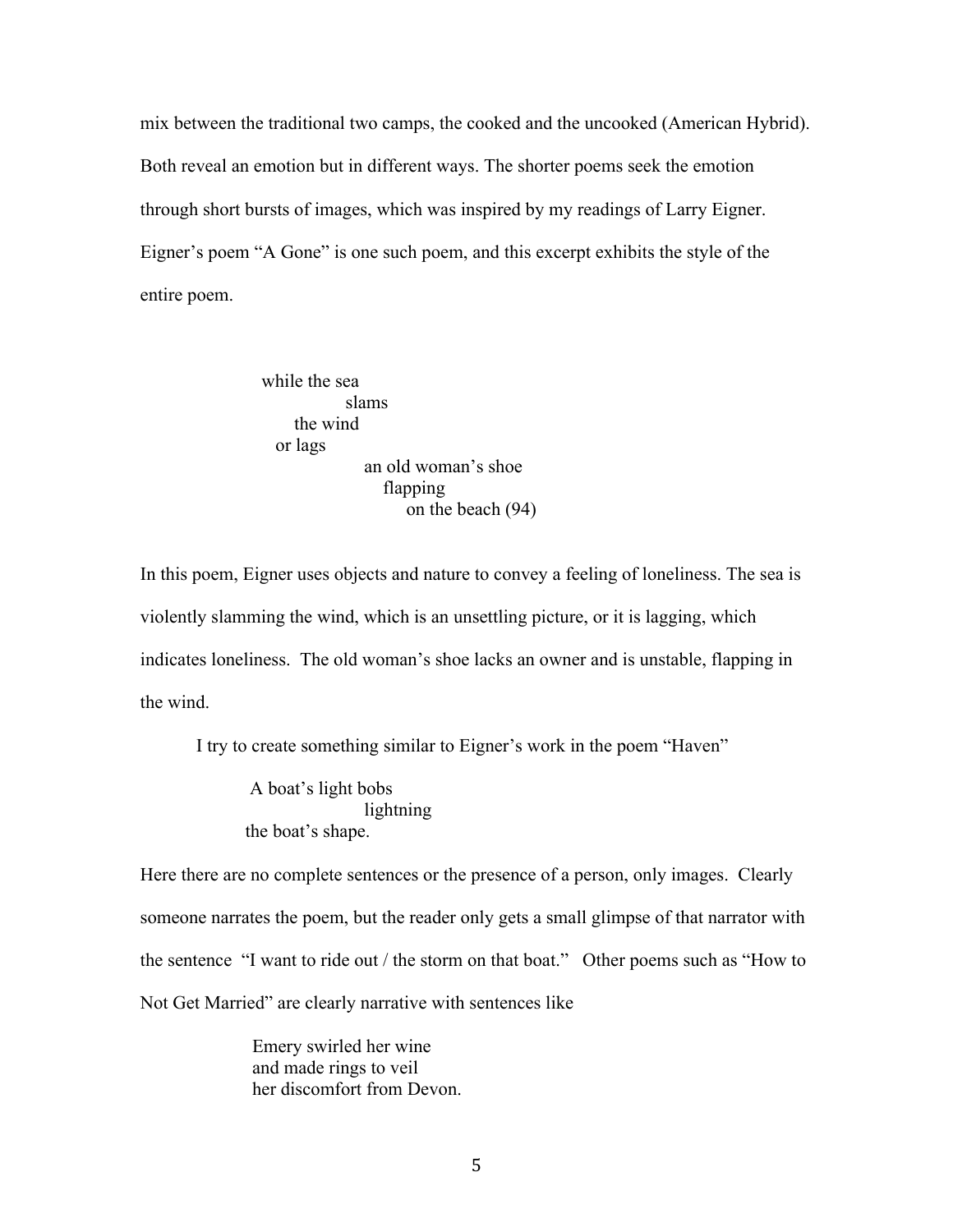The more narrative poems, even in the third person ,still seem to function in the vein of confessional poetry, even though I did not want to identify with it at first. By including these two types of poems, I use the short, sparse, image driven poems to contrast with the confessionalist and narrative driven poems.

Both forms of poems reflect a similar theme in my work. I try to reflect the feeling of being stuck in between what I feel and what I was taught to think. Women must walk the line between their sexual desire and the image that they have been taught is socially acceptable for them. It has been an on going battle for me, like a lot of other women who have grown up in the conservative south, to not identify sexuality and openness with guilt and shame.

In *Undoing Gender*, Judith Butler states, "In a sense individual agency is bound up with social critique and social transformation. One only determines "one's own" sense of gender to the extent that social norms exist that support and enable that act of claiming gender for oneself"(7). Society and what is acceptable change your perspective on gender and sexuality. The OED lists many ways to use "own" as a verb; there are several that apply to this idea of claiming gender. They say that to own is "to have belonging to one, be the proprietor of, possess," "To have control over or direction of," and "to gain possession or control of; to appropriate, seize, win" ("own"). This idea of ownership over gender is to claim/possess your gender and have control over it, rather than allowing outside forces to define and control the actions that define your gender.

As well with sexuality, "individual agency is bound up with social critique" (Butler 7). Woman cannot "own" their sexuality because they are socially criticized for it. Though sexuality is present in the media, fashion, and everything else, an openly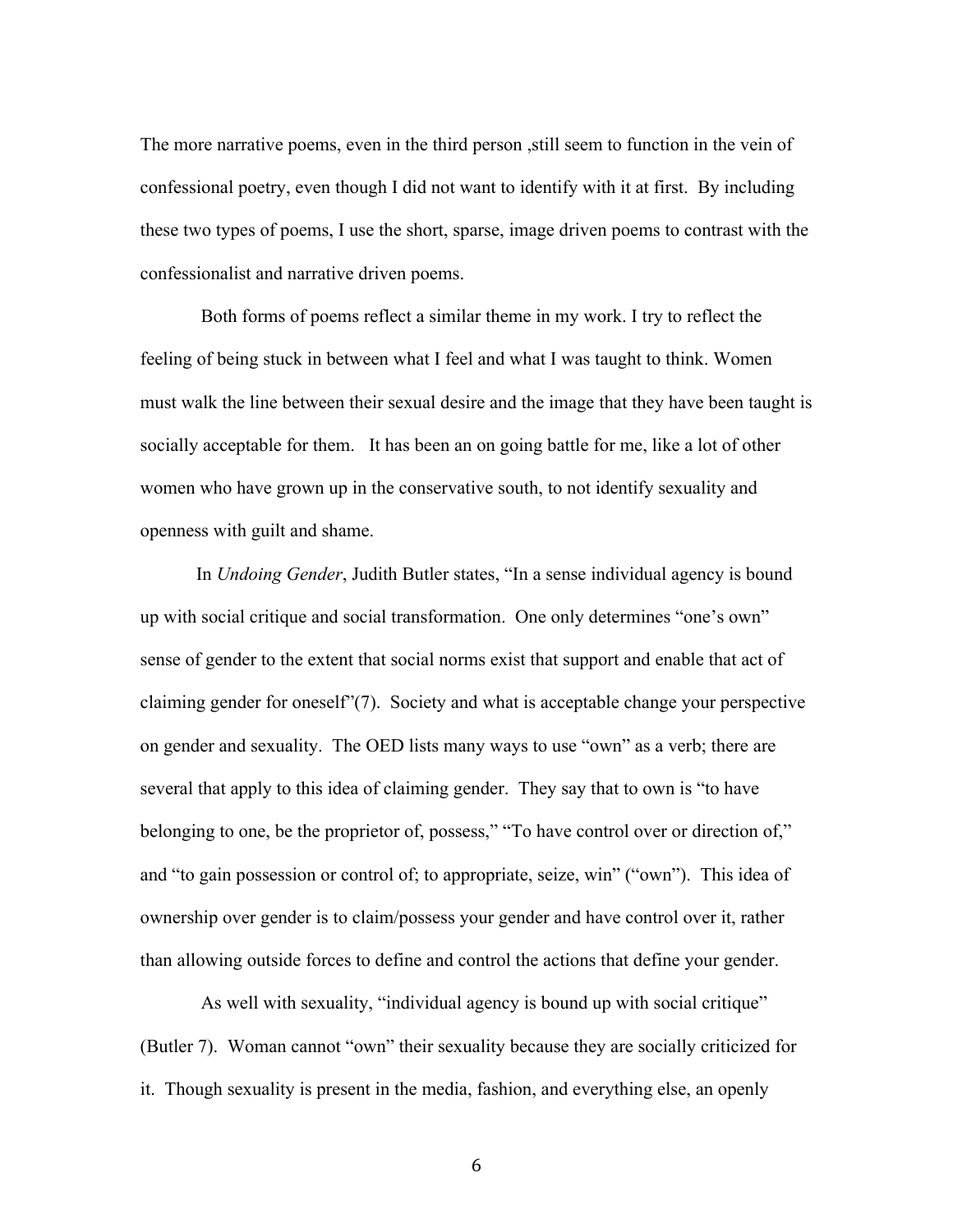sexual female is still criticized and questioned about her frankness. It seems that most people accept sexuality in the media but do not accept it in people. Many women still call other women, even their friends, derogatory terms such as slut or whore because a woman has had sex with what they consider a large number of men and/or for talking about it openly. I have not been able to fully own my sexuality in my poems because of a fear of being socially criticized.

 In some ways, I seek to reveal this shame and shake it off through my poetry. In "The Rhetoric of a One Night Stand," I describe the interaction between a man, whose voice is in italics, and a woman. This leads to the one night stand.

I start the poem with the woman being in power.

If I get rich, I'll marry you. *That's the sweetest thing*.

I end the poem with the woman being seduced by the man.

So I guess we won't go back up to my room. *We won't take a hot shower. I won't go down you. I won't bend you over the bed and spank you. We won't have sex.* Let's go. Don't forget your hat.

In this poem, the woman is in control by driving the man back to his room. She is then seduced by the man with words rather than sexual actions. She in the end makes the choice to have sex with him. There is a power struggle here that represents the struggle that I find many young women my age having between their ideas of power and control with men and women, as well as their ideas of sex, which have been influenced by men who still view a strong, sexual woman negatively.

In "A Longitudinal Study of Conversations With Parents About Sex and Dating During College" (2010), published in *Developmental Psychology*, psychologists Elizabeth Morgan, Avril Thorne and Eileen L. Zurbriggen suggest that conversations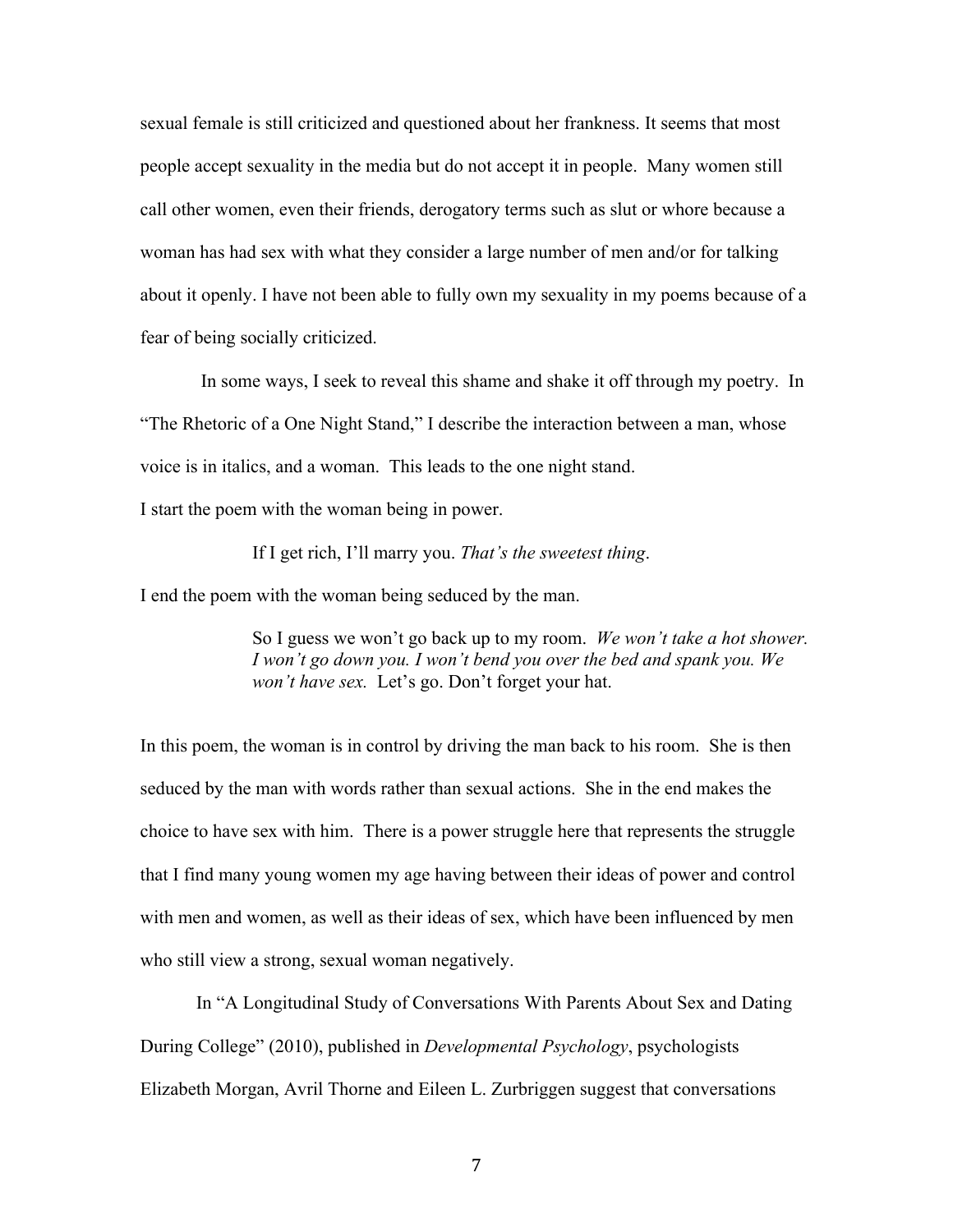with parents about sex and dating have an effect on the way adolescents view sex and their actions regarding it. These psychologists cite a 1999 study done by Jill Downie that includes 371 parents and adolescents and say, "messages to adolescent sons more often included information about sexual exploration and pleasure, whereas messages to adolescent daughters were more often restrictive, stressing protective issues and the negative consequences of sexual activity" (Morgan et al 140). Morgan, Thorne, and Zurbriggen studied 30 adolescents with the same conclusion in 2010. This study shows how women are more likely to think of sex as being less about pleasure and be focused on the consequences and negative aspects that can result from sex. This creates a tension between the two genders and makes women less able to accept their sexuality.

In terms of women "owning" their sexuality in poetry, gurlesque, a women's movement in poetry as defined below by Arielle Greenburg, makes this attempt. I think my poetry takes root in similar ideas as gurlesque, but I do not believe that my poetry can be defined as gurlesque. My work expresses the uncertainity rather than exuding the extreme confidence of gurlesque. Greenburg describes the movement in the introduction to *Gurlesque*, a collection of poems that represent this style.

> The Gurlesque was born of black organza witch costumes and the sliver worn sequins mashed between scratchy pink tutu netting and velvet unicorn paintings . . . and self mutilation and anorexia and bulimia and fight back . . . joy and ecstasy and abortion and The Pill and road kill and the punk shows and panties and incest and ice cream and rape . . . (Glenum 1).

Glennum defines gurlesque as a mixture of the" typical" feminine and the rebellious punk scene. It is mixture of "joy and ecstasy" and the unpleasurable, "rape" and "abortion." This poetry is feminist and comes from women trying to empower themselves. These are women who take control of their image and sexuality by creating poems that are perverse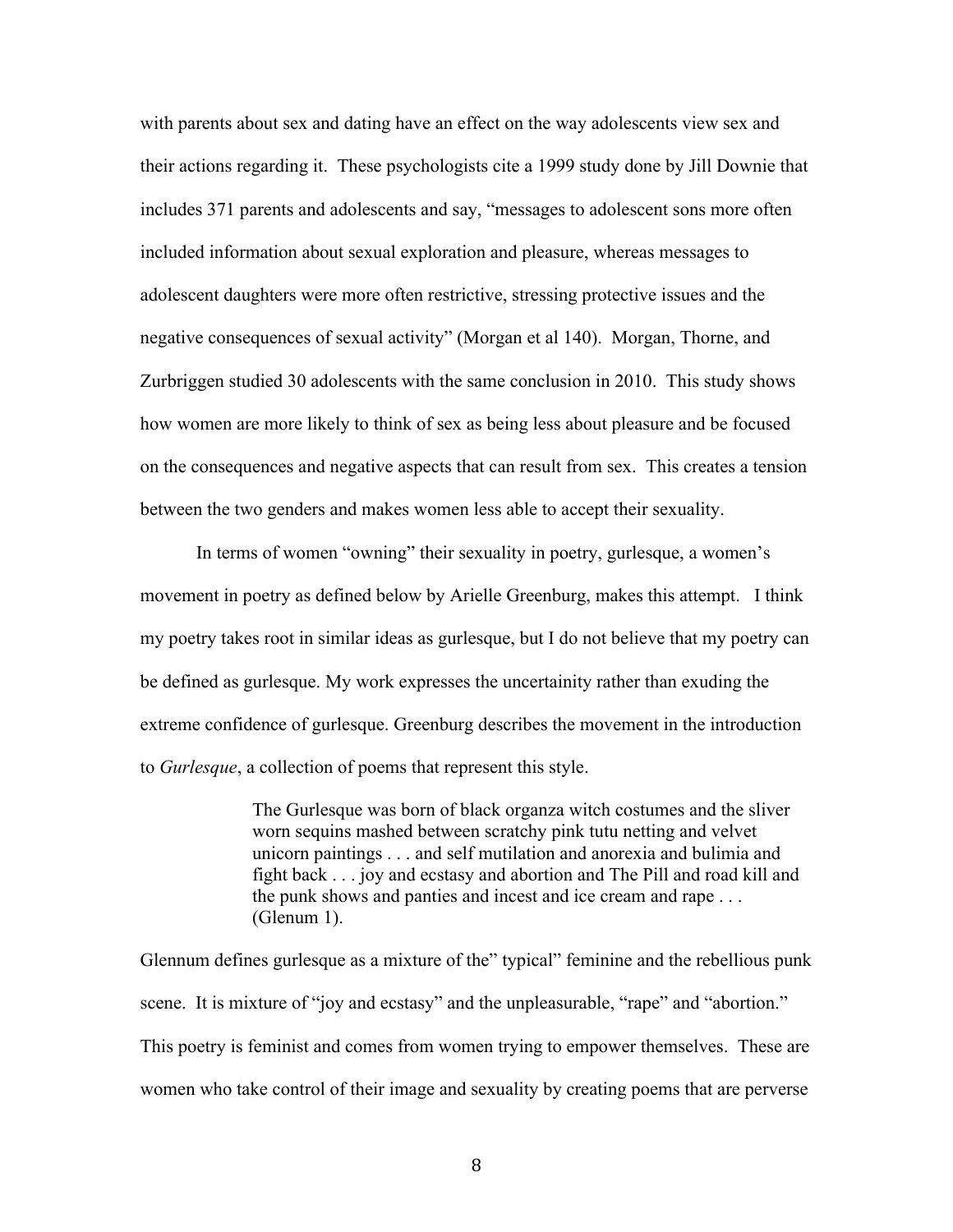to societal norms. In all things, I wish to be released from this, but for me, and most of the women that I know personally, the battle still rages on. Gurlesque has its place of empowering women, but the reality of most women is a position somewhere between oppressed and complete sexual freedom. Even though these women freely express themselves, there is no social or political change that results form this movement in poetry.

As Glennum points out in her definition of Gurlesque, "Abortion" and "the Pill" make up gurlesque and are a representation of sexual freedom for women. These are a woman's experience that has been talked about by poets like Anne Sexton and Gwendolyn Brooks. In "The Abortion," Sexton talks about abortion indirectly by using the images of a trip in order to show the process of the abortion. The reader is aware that it is an abortion because of the title and the repeated line "Somebody who should have been born is gone" (Sexton 61). The ending of the poem is the most detailed or gruesome, if it can be called that, of the poem. She says, "This baby that I bleed" (62). Gwendolyn Brooks's "The Mother" does not talk about the act of abortion, but rather the sense of loss after the abortion. My poem "This is Not Your Story," is different in title from "The Mother" and "The Abortion". Although it does not directly refer to abortion, it does bring readers into the poem with "you." This makes the poem more personal to the reader and puts them closer to something that they might not be comfortable.

As for the subject matter, this poem takes abortion head-on from the perspective of the person having an abortion. The process is sterile and cold. The poem lacks the emotion towards the woman; it represents the lack of emotion that one must maintain in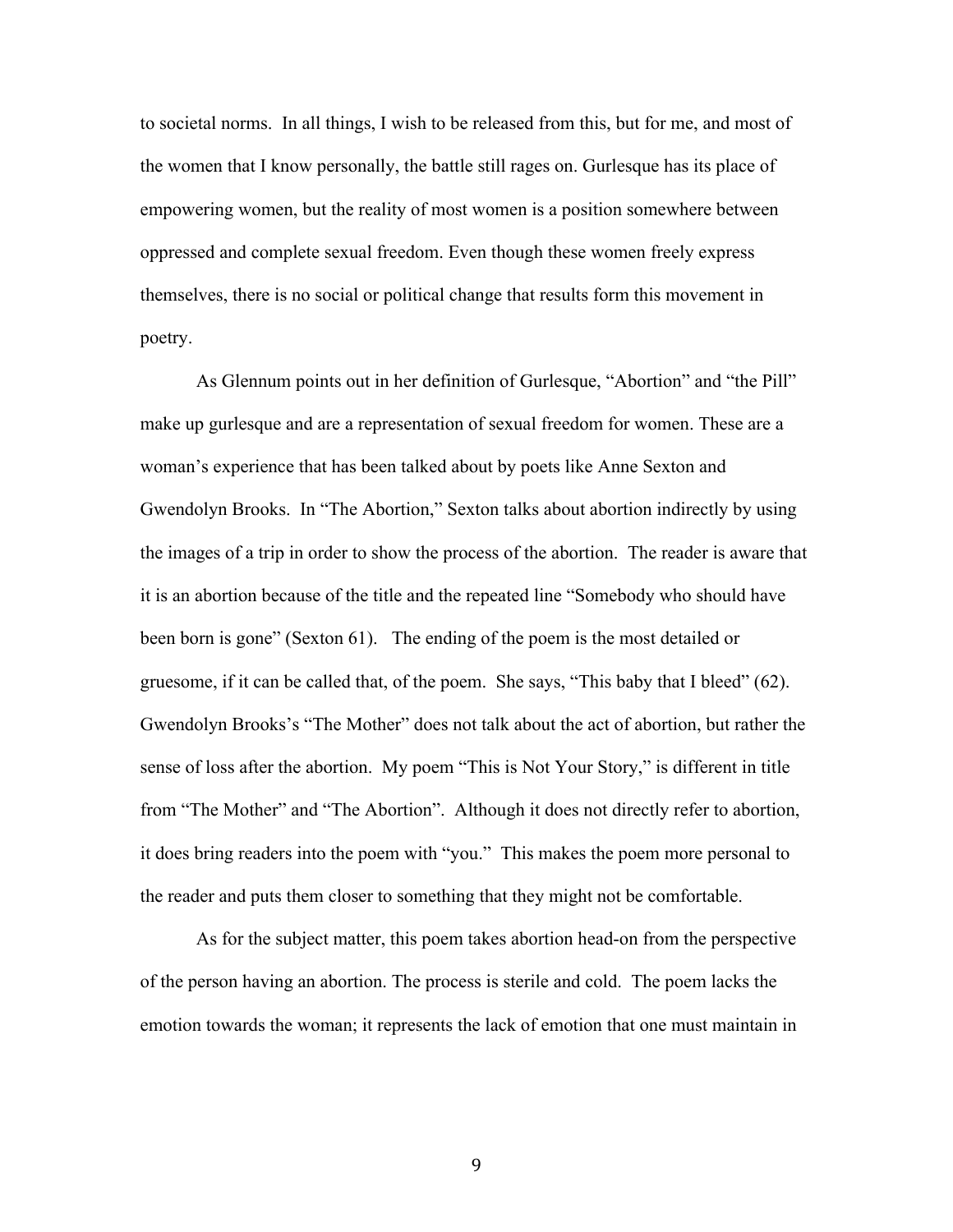order to get through an abortion. The lack of emotion is a dark reality that neither Sexton nor Brooks face in their poems.

> Blue scrub nurse sent me to the bathroom to shove a suppository drug in my vagina and take 800 milligrams of Motrin.

I depict the starting action of the abortion with the image of the narrator inserting the medicine in order to start the abortion process. The language is direct and clear, making everything seem clinical and sterile. I describe the people by the clothing, the "Blue scrub nurse" and "two girls // in sorority sweatshirts." The narrator seems distant until she says, "The next day I blacked out in the shower." This stirs the idea that there is something wrong. The lack of emotional tone contributes to the shocking nature of the scene and hopefully elicits an emotional reaction from the reader. The repercussion of being raised to be ashamed of sexuality has its consequence in abortion and the loneliness felt. However, the first-person perspective keeps it from being too impersonal. Taking away the first-person voice would lead to a poem that lacked emotion, as Eliot would have it, and render it ineffective.

Again I focus on loneliness in the poem "I didn't Try Pot 'til I was Twenty-one," but in this case, loneliness and alienation felt by women who live their lives for men. In the poem, the young woman tries pot for her boyfriend. In the last scene her outward appearance begins to reflect her opinion of herself, her guilt and shame. In the first scene, Scott is teaching her how to smoke and her reaction at the end is uneasiness. "As she went to exhale, she began coughing, smoking trailing out her nose" and in the last line "[s]he shivered as the wind blew in." In the second scene, she is more comfortable with smoking.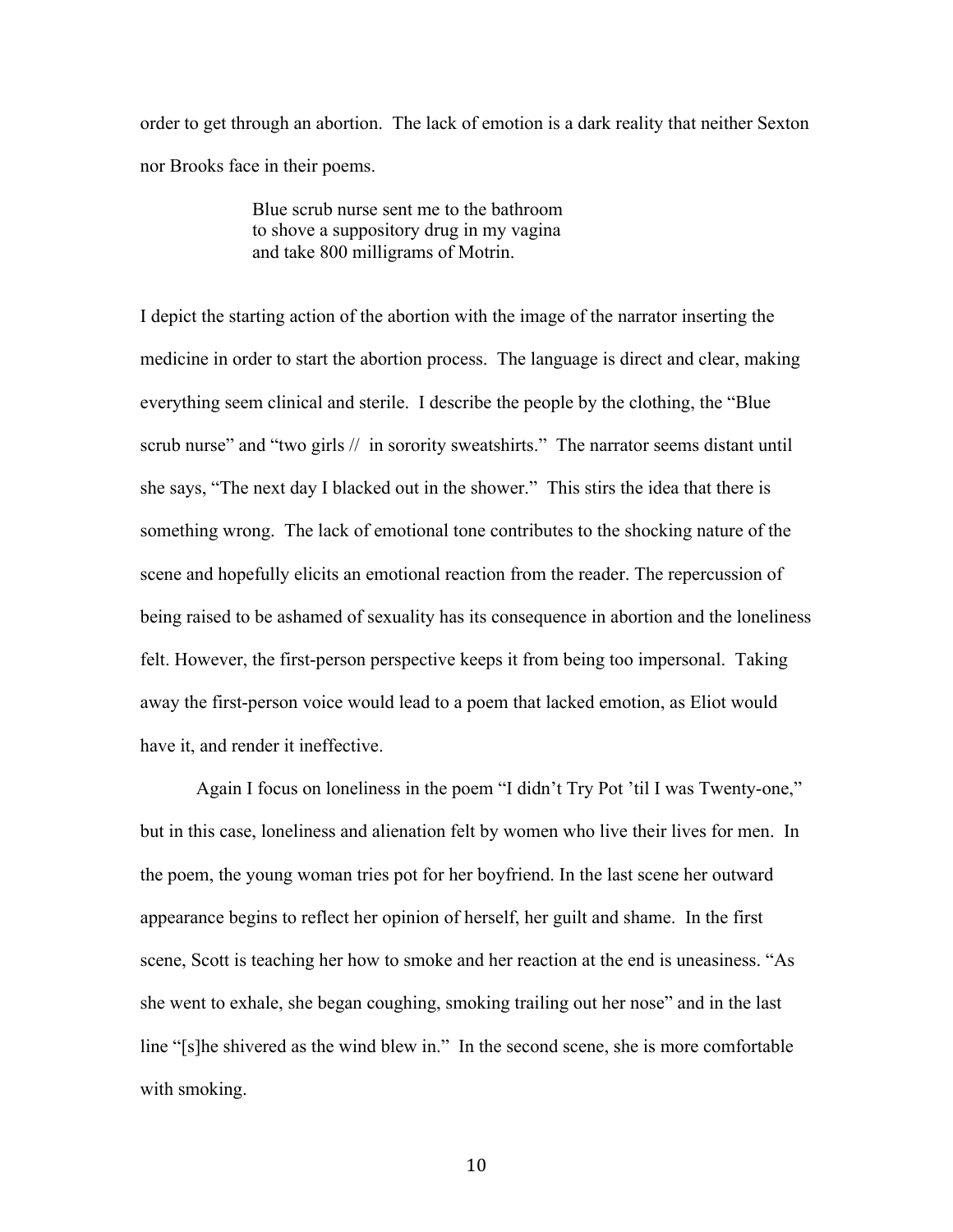She hit it twice more, walked around the corner and grabbed Scott as he was pouring Fat Tire from the tap in the living room.

Her confidence has risen, but she is still being encouraged and taught by males. By the last scene, she seems reliant on Scott. Also she seems like a drug addict because "She hadn't bathed in three days." Her reliance on men is equivalent to the drugs that she is using. However she is still lonely within this setting. She is meaningless if only simply for the fact that she is not given a name, where as both of the men are. This loneliness comes from her reliance on men. There is a feeling of ambivalence in the poem from her reliance on men and her unhappiness. She is lost in an identity given to her by men.

Without memory and observation, poetry wouldn't exist. I draw from memory and from others' lives in order to create poems that reflect a position that I feel stifles most women. People's views influence women to be unable to fully accept their gender and sexuality. Societal conceptions of sexuality may seem like something that does not affect women, but I believe it most acutely affects their sexual lives and the relationships that surround them. I seek to indentify the sexual tensions that women experience to answer the question "How and where do I fit?"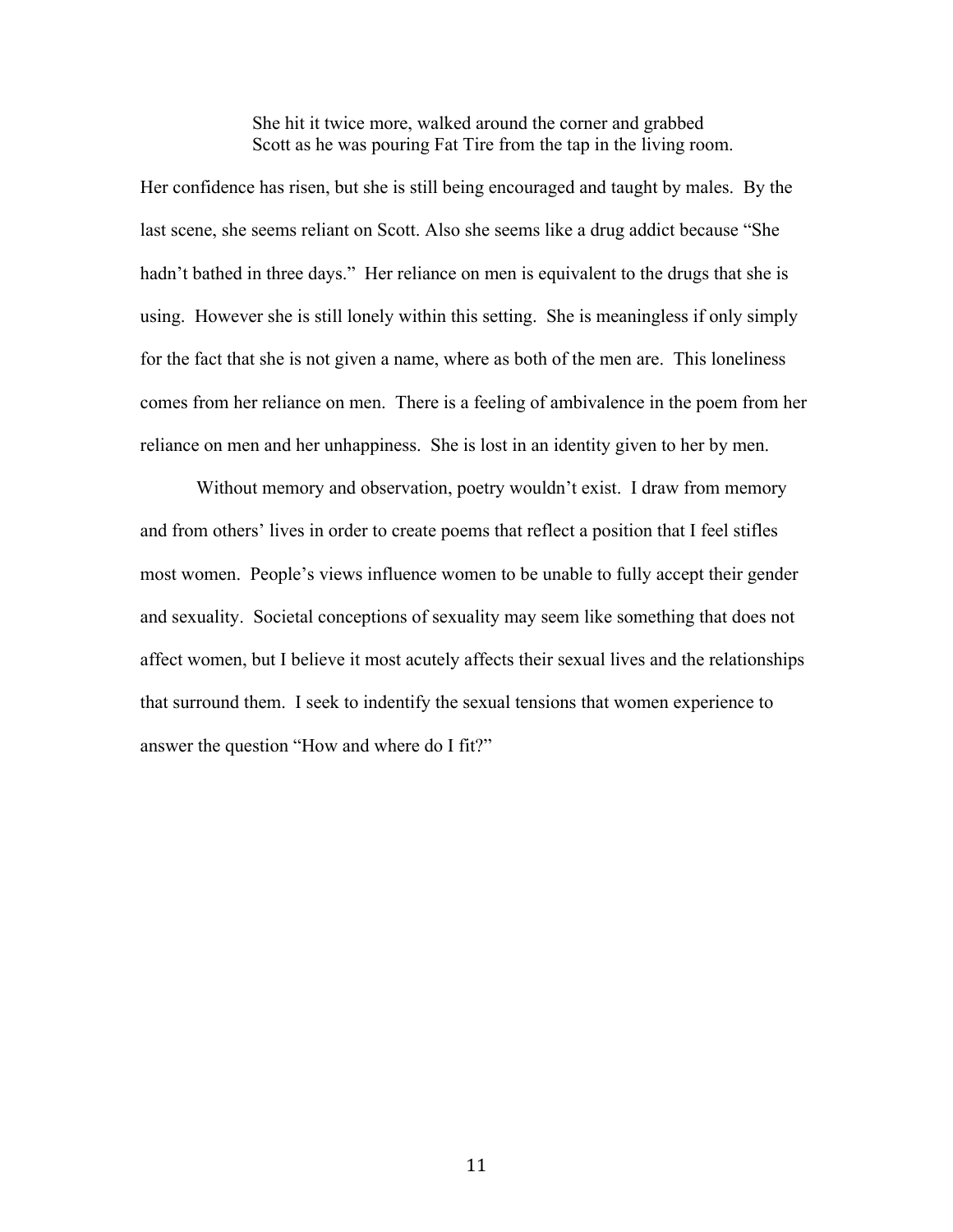The Boys I Should Never Write About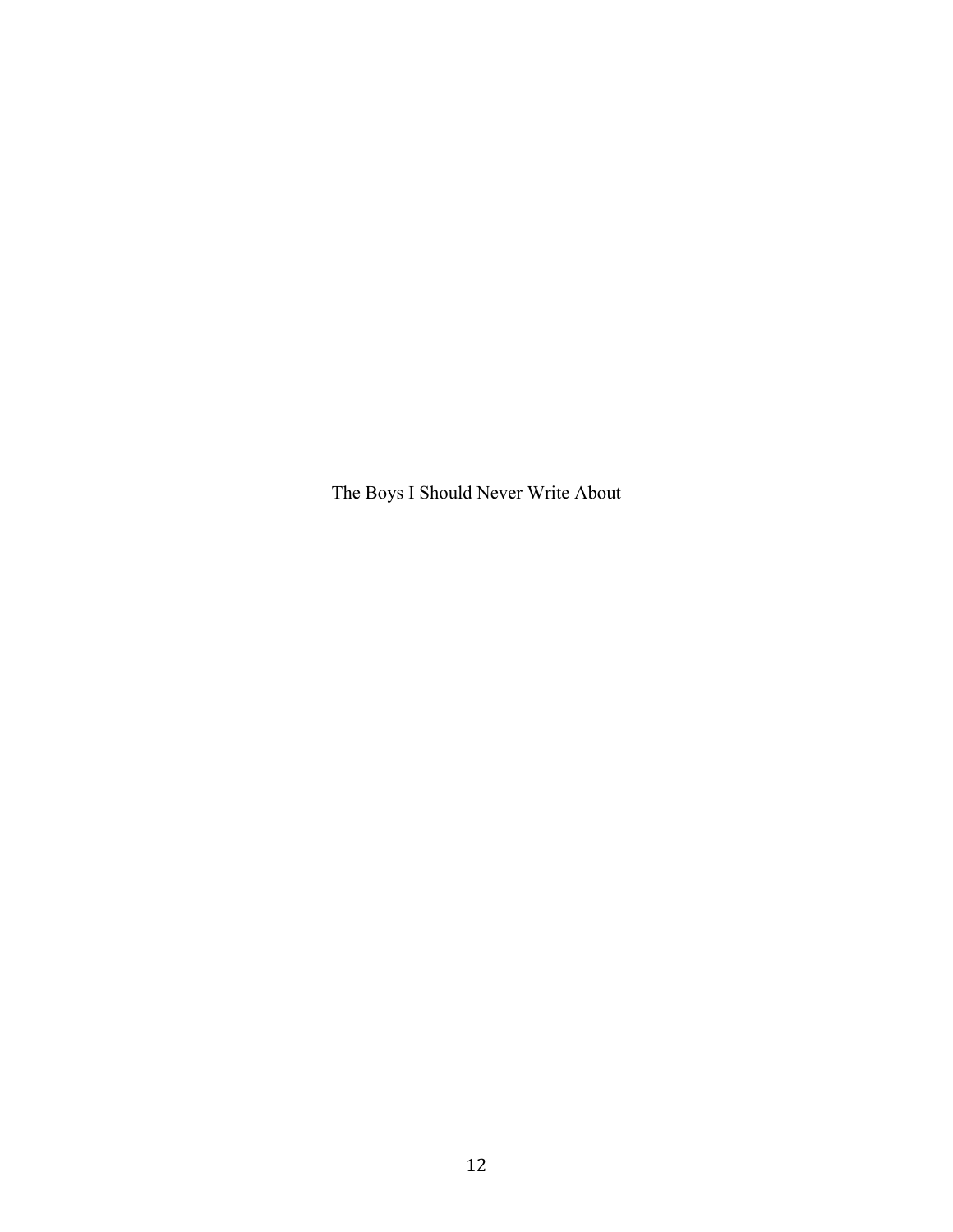#### **The Rhetoric of a One Night Stand**

If I get rich, I'll marry you. *That's the sweetest thing*. There were four people in the raft with Huck. *The answer is always four.* I'll be sure to answer that way to my orals committee. I'll tell them Matthew said so. *Will you give me a ride back to the hotel*? Of course. I'm glad you are walking with me. I hate these frat guys. *Are my hands caressing your thighs distracting you*? No. I am good at being distracted and driving. *You wanna come upstairs and continue this.* I uhh I uhhh I would be all for it if I wasn't in a relationship. It's kind of on again off again thing. *Those allow us to have these little secrets.* Its just I really want to, but I shouldn't. So I guess *we won't go back up to my room. We won't take a hot shower. I won't go down you*. I *won't bend you over the bed and spank you. We won't have sex*. Let's go. Don't forget your hat.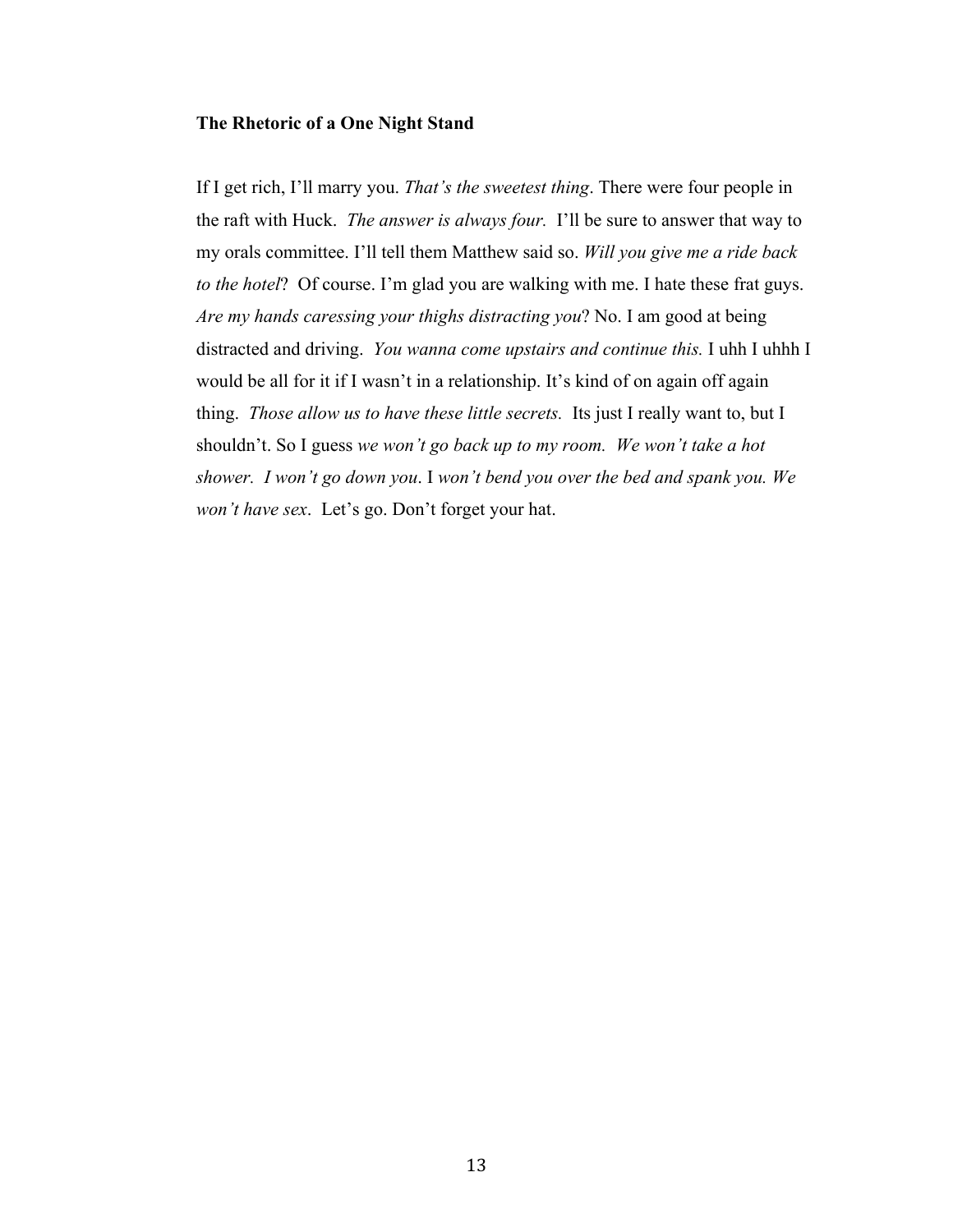# **Her smile**

is what seemed

out of place,

her hands

tied above her head.

It was a picture smile

(the pictures of fiancés).

Her feet tied to

the feet of the bed.

With a

handful of her hair you fucked her.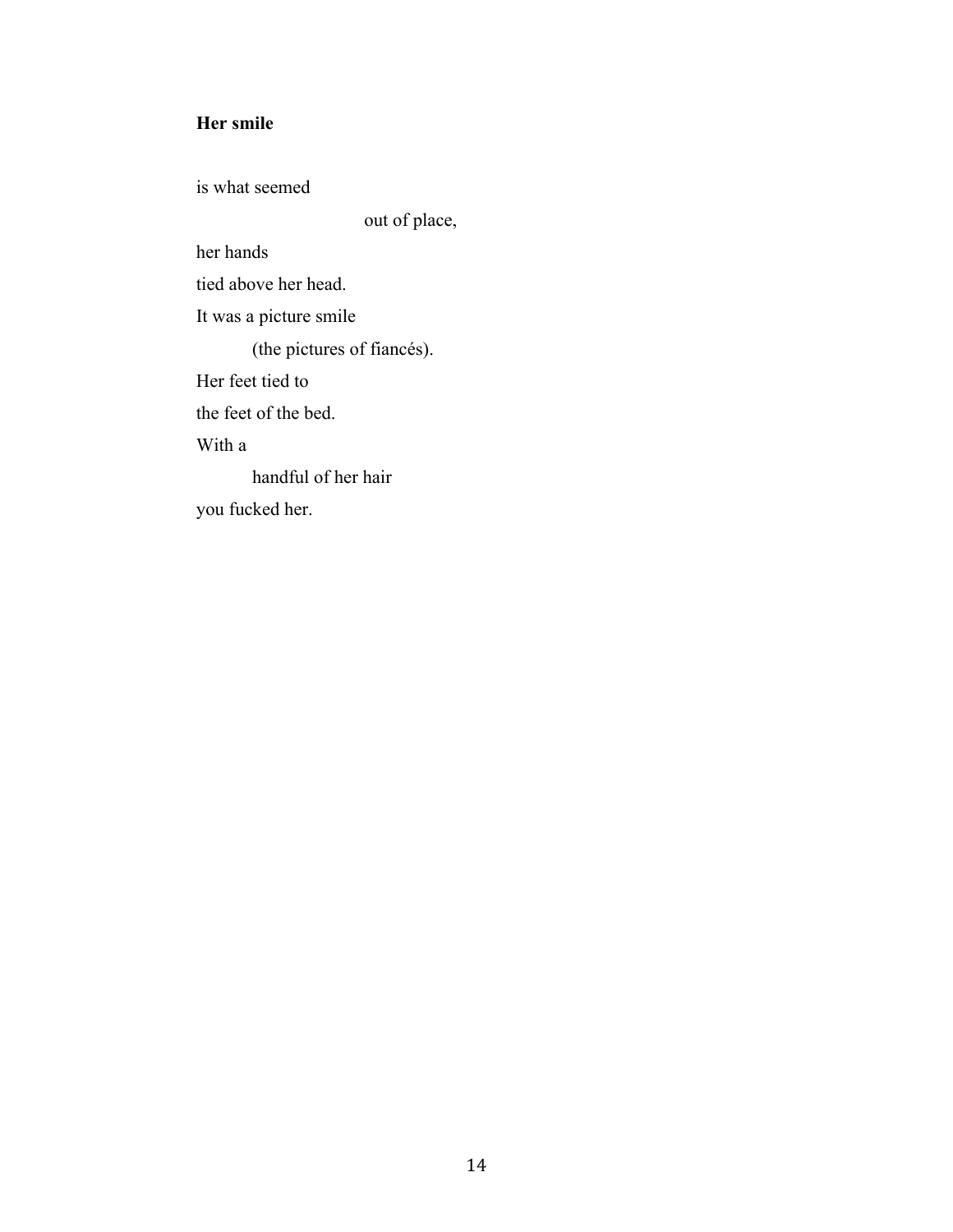### **The Boys I Should Never Write About**

There was the boy that told me we were going to see Ice Age. Instead we went to his empty house where he proceeded to undress me. There was the boy that my parents didn't approve of because of our "racial differences." I'd go for a walk, and he'd pick me up, and we'd sit at the soccer field and just talk til my parents called, worried I was gone too long, worried I might pop out a mixed baby, because really? that would be worse than getting drunk and doing drugs at fourteen. There was the first boy who fingered me on the playset behind his synagogue. There was the other boy—the FIRST boy—who before the football game, me in my cheer uniform and him in jeans and his #2 jersey, would not accept no, though I never physically fought. He was so small I didn't bleed. There was boy who I fell in love with in Europe because he liked Moulin Rouge and was going to Governor's School, who I dry humped in his bed after two bottles of champagne. When I returned, I explained my raw knee with a fall up marble stairs. There was the boy who I left my fiancé for who just couldn't fall in love with me.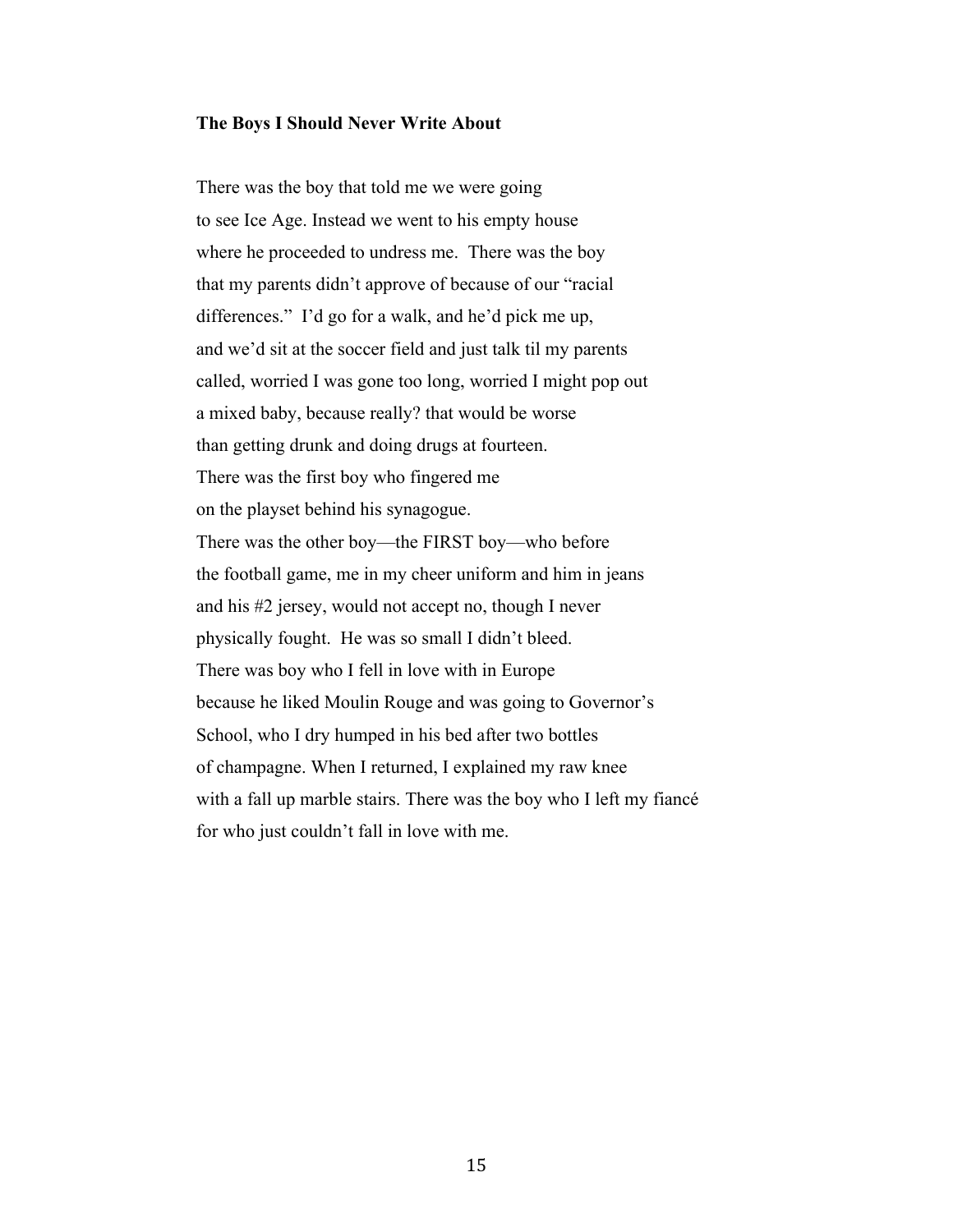# **353 N**

A headboard beats the wall.

Ice cream concrete dropped on red mud and leaves.

a tennis ball bounces between the lines.

I walk my dog in rain boots and sweatpants.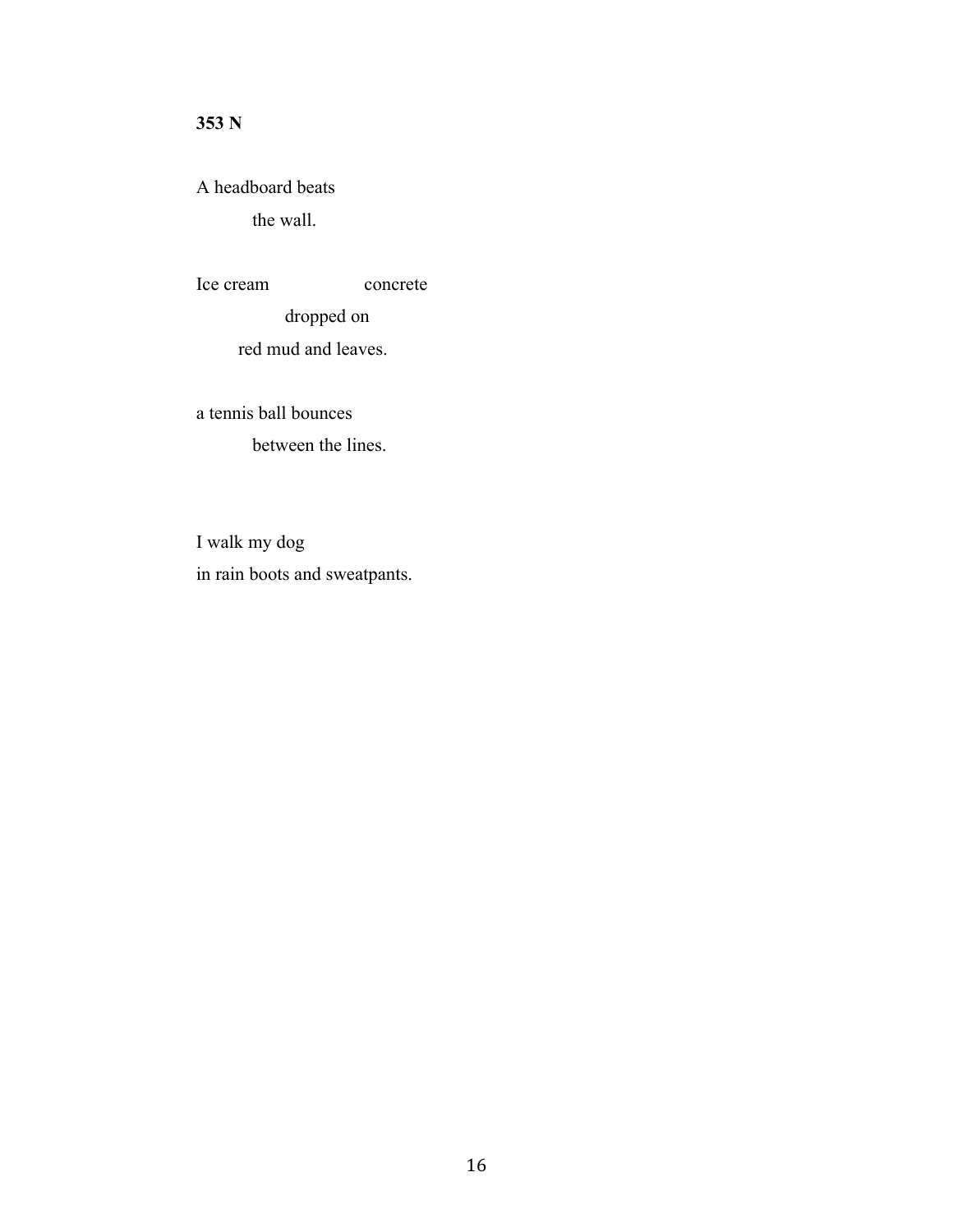#### **This is Not Your Story**

I walked out of my bathroom to my boyfriend, lying on the bed in Michigan basketball shorts and an American Eagle t-shirt watching ESPN.

I shook my head yes and he said, "We'll take care of it, love." A week later, we sat in the clinic, watching two girls

in sorority sweatshirts whisper to the girl wedged between them. He put his hand on my leg and the nurse

with the 2 pack-a-day voice called me back to the counseling area with an office the size of a closet and a 17-inch TV stuffed in the corner.

Blue scrub nurse sent me to the bathroom to shove a suppository drug in my vagina and take 800 milligrams of Motrin.

They led me to a private room. Shivering, I struggled to fit my entire body under the paper gown.

Someone screamed over the elevator music. It smelled like vanilla air freshener. The doctor came and shoved his hand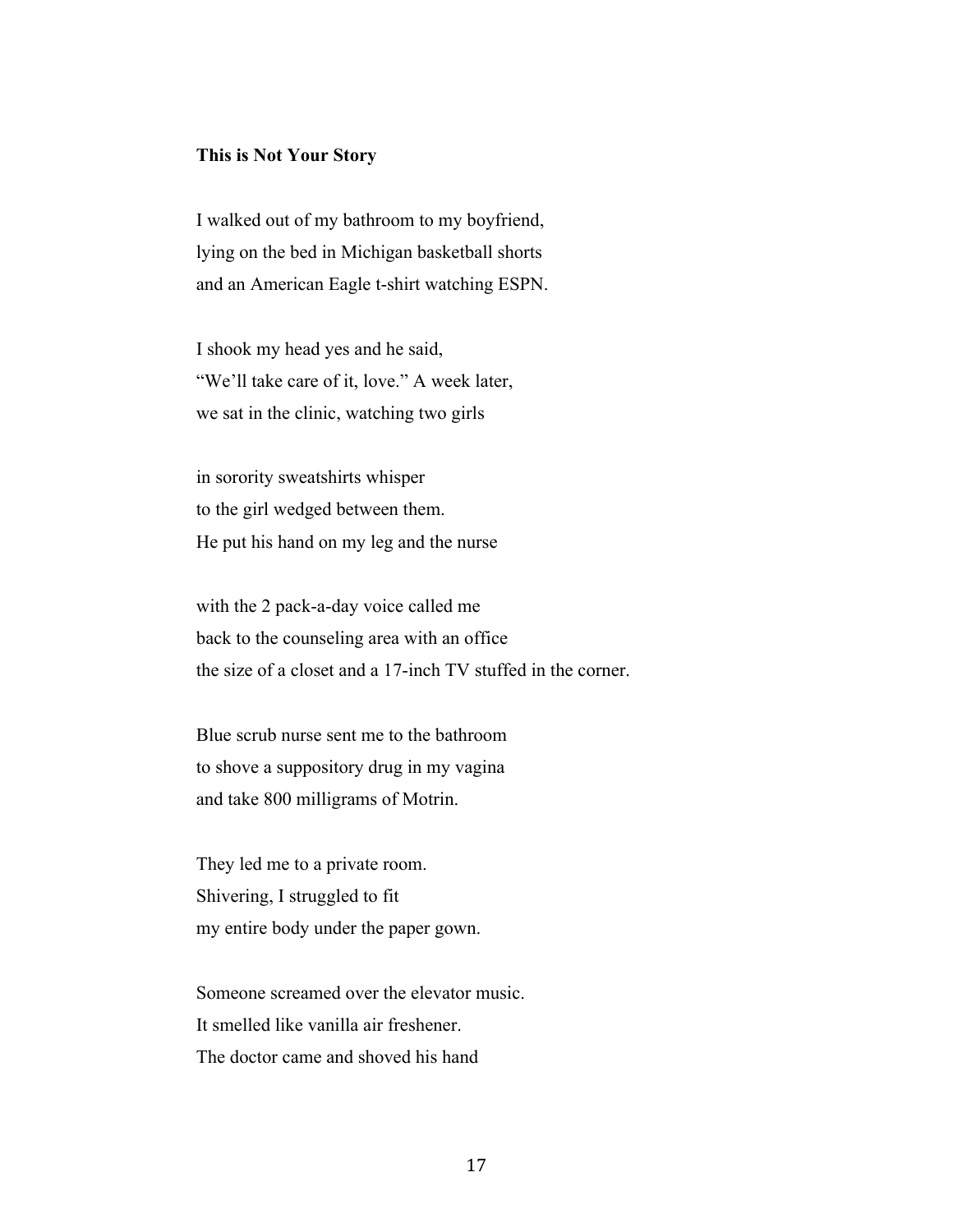up my vagina. I squeezed the nurse's hand as the doctor used the vacuum to suck out the fetus. I sat in the waiting area

listening to a 54 year old nurse tell a girl, who looked like the chunky brunette in my Spanish class, about Nuva-Ring and tried to give my boyfriend

directions back to clinic, as he drove past the turn five times before he made it to me. The next day I blacked out in the shower.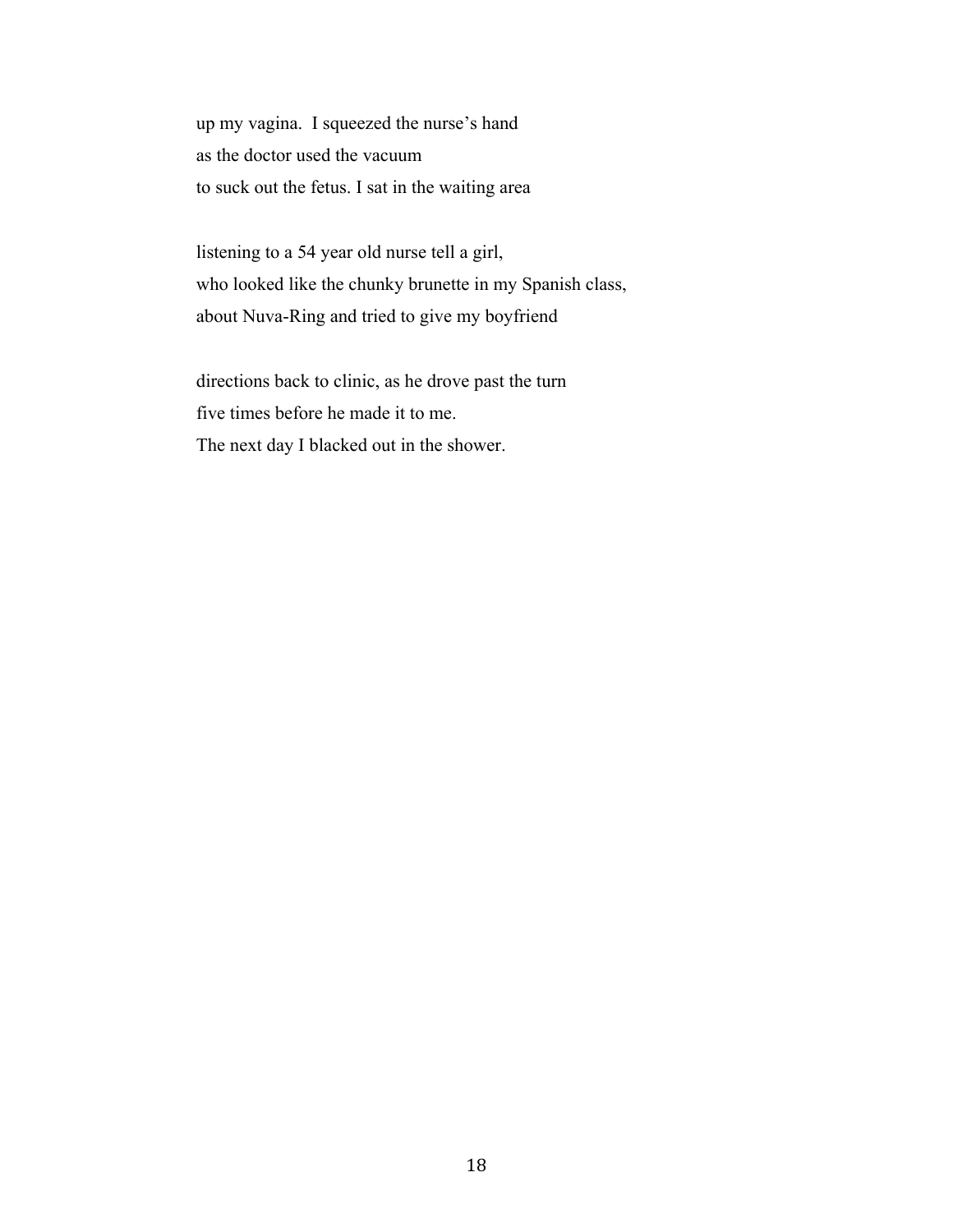# **Haven**

On the beach, mute

A boat's light bobs

lightning

the boat's shape.

I want to ride out the storm on that boat.

The rains melts

sand sticks.

We run inside.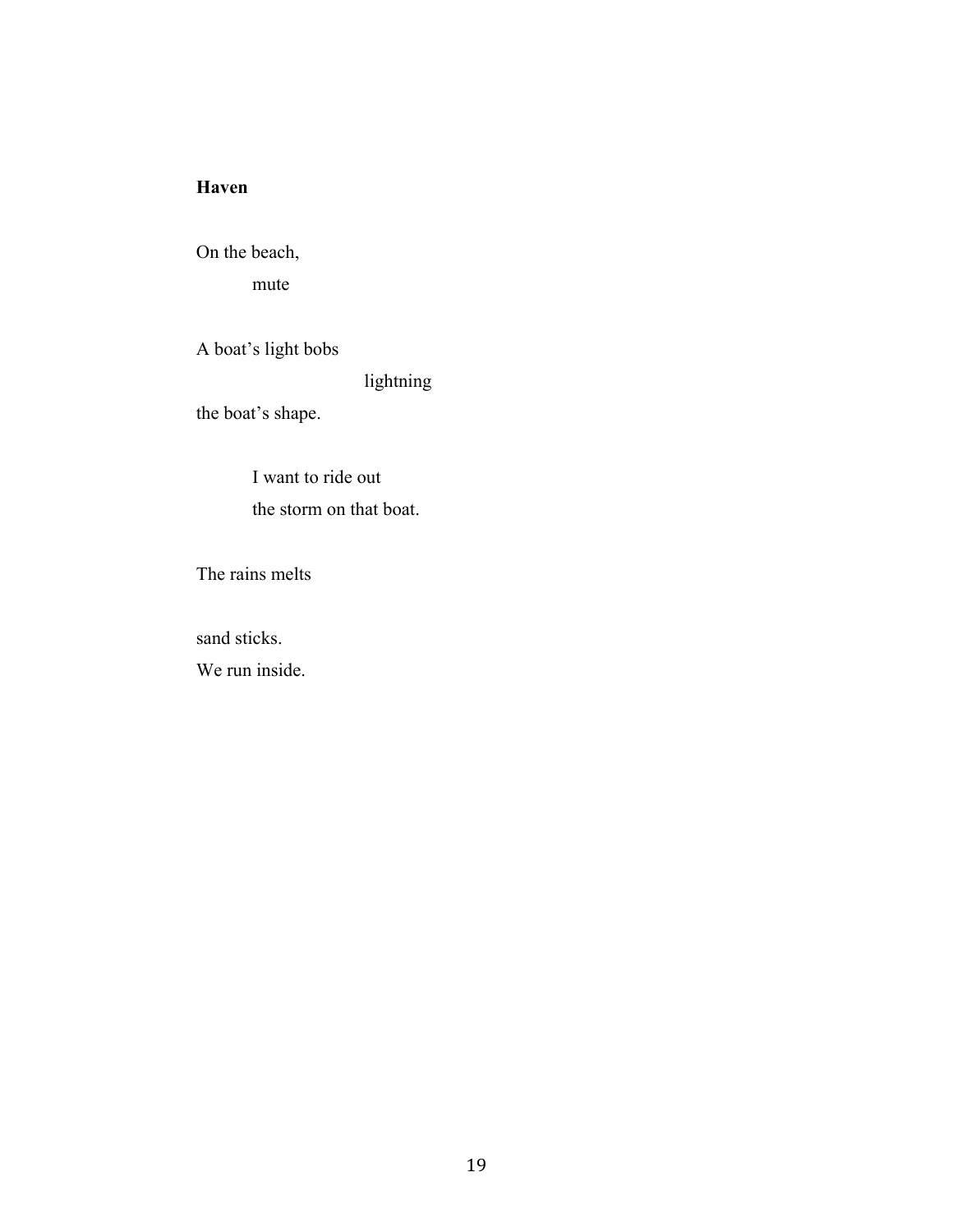### **Wanted**

A Kitchen Aide time in which to use said Kitchen Aid a new dress a better body for said dress better motivation to go to the gym for the better body for the new dress a bottle of Lortab a six pack of Pumpkin Ale anything Pumpkin, really the Moroccan Vegan Toms in black a potential husband the ability not to hate this potential husband tan leather boots all the books I want for free legal free music downloads the knowledge of how to be happy without others a good gourmet grocery store by my house good sex to know that the soul is not ephemeral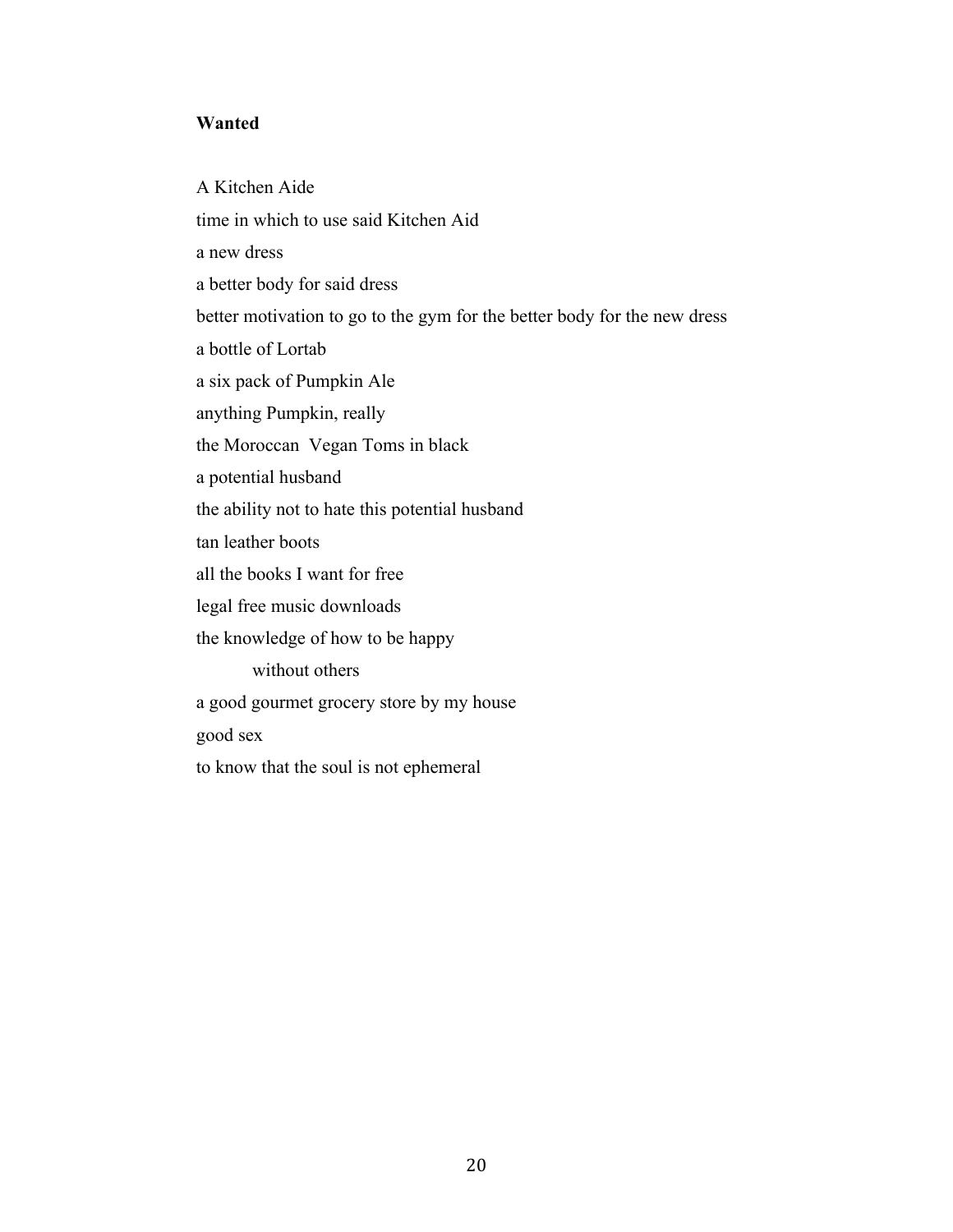# **Belts make Good Restraining Devices**

You tied my hands behind my back and I hung my head

only to laugh later when you let go of me and I fell face first on the floor.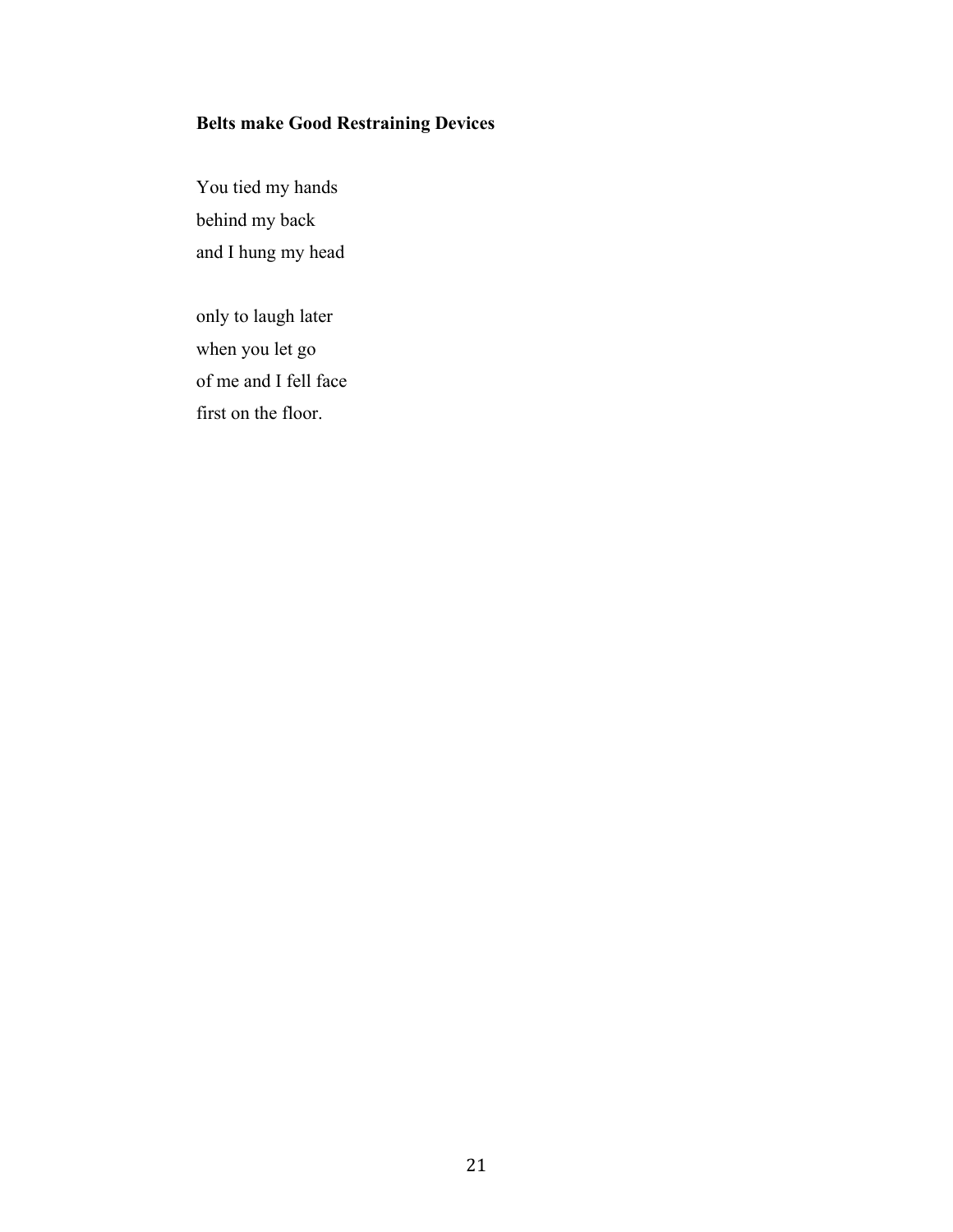# **To Mary Shelley**

Somehow I imagine Percy's heart in one of those large metal desks (But you didn't have metal desks then, did you?) wrapped in "Adonais" placed on the white handkerchief that you saved.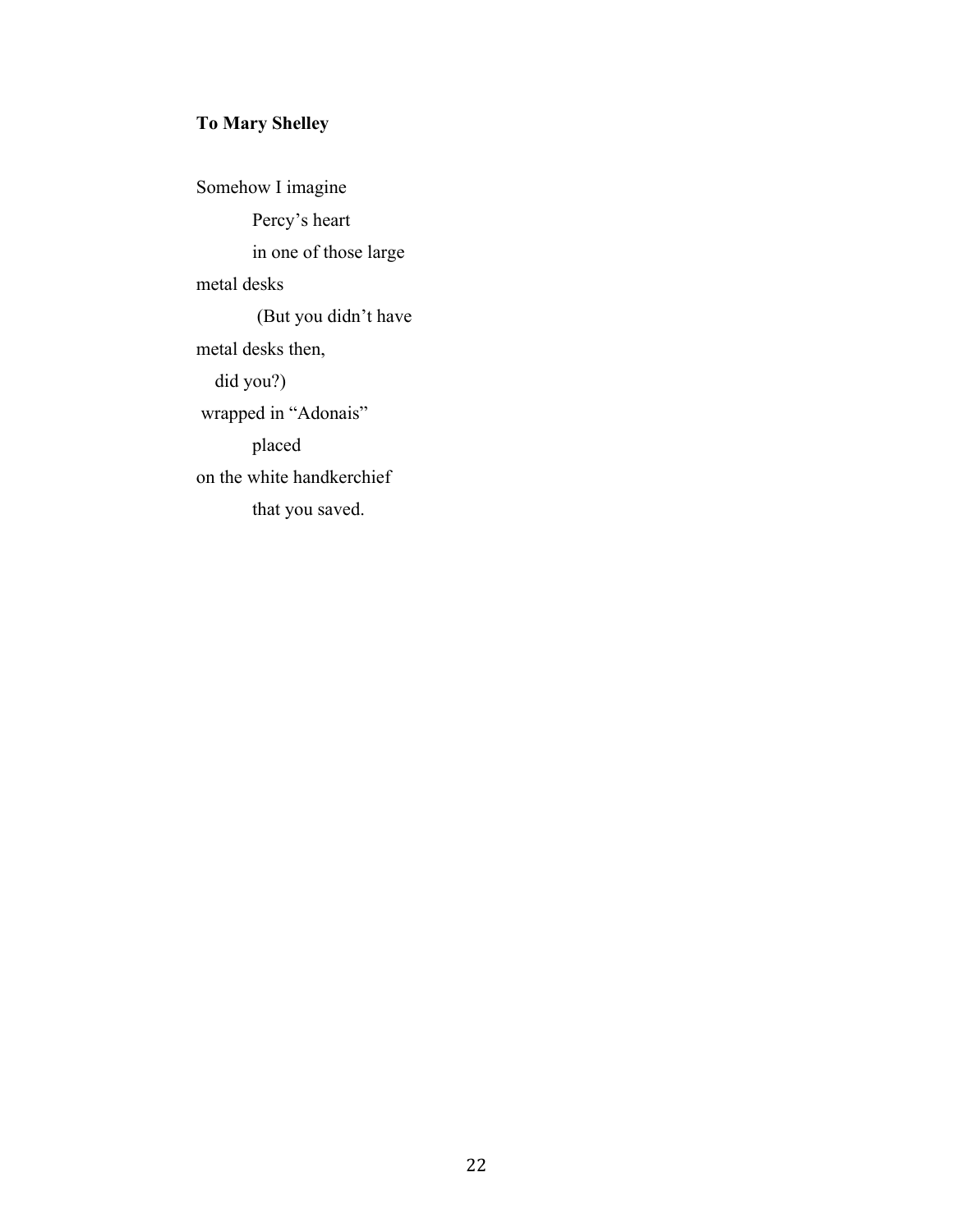# **Perhaps My Favorite Word Other than Intoxicated**

UN DU LATE

Try this: roll (ie pollie), surge (ing waves), swell (That sure is swell buddy!), ripple (s in the pound water). And rise and fall doesn't contain the cadence to undulate off your tongue like wind blowing wheat or you and him.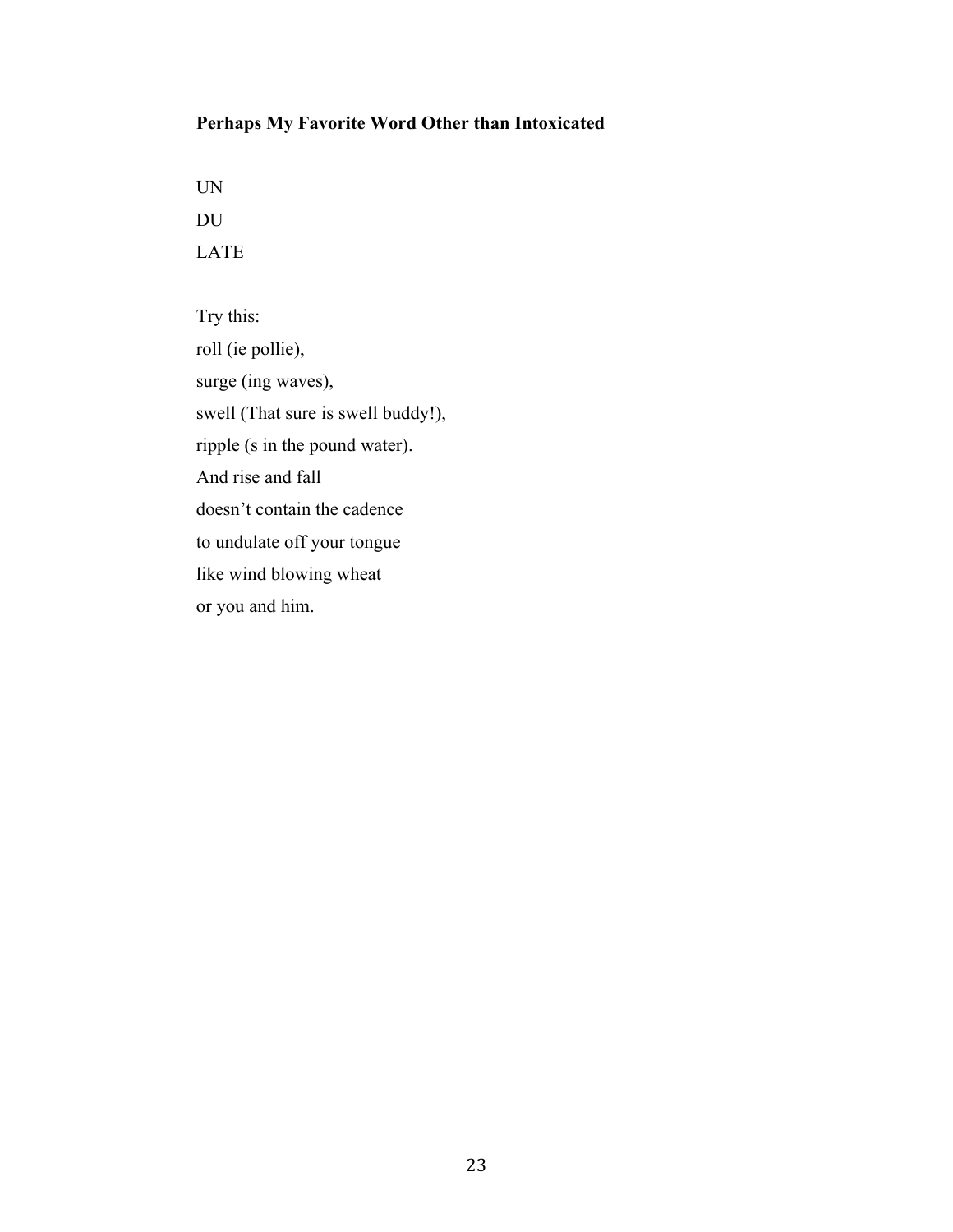### **How Not To Get Married**

Emery swirled her wine and made rings to veil her discomfort from Devon. He sat there cutting his steak, into itsy-bitsy bite size pieces and dipping it in A1 sauce.

He had ordered it well done. Emery glanced down at her ring And back to Devon shoveling the dripping pieces of steak into his mouth. Emery twirled her pasta around her fork and stabbed a scallop.

"How's dinner?" said Devon. "Fine." She glanced again at the princess-cut diamond. "Look Devon. I just can't do this any more. We just don't fit." She looked at the bag which Contained her newly purchased veil. Devon looked up from his plate.

Emery placed her ring on the table, put on her sunglasses and braced herself for her vibrating phone and his screaming pleas.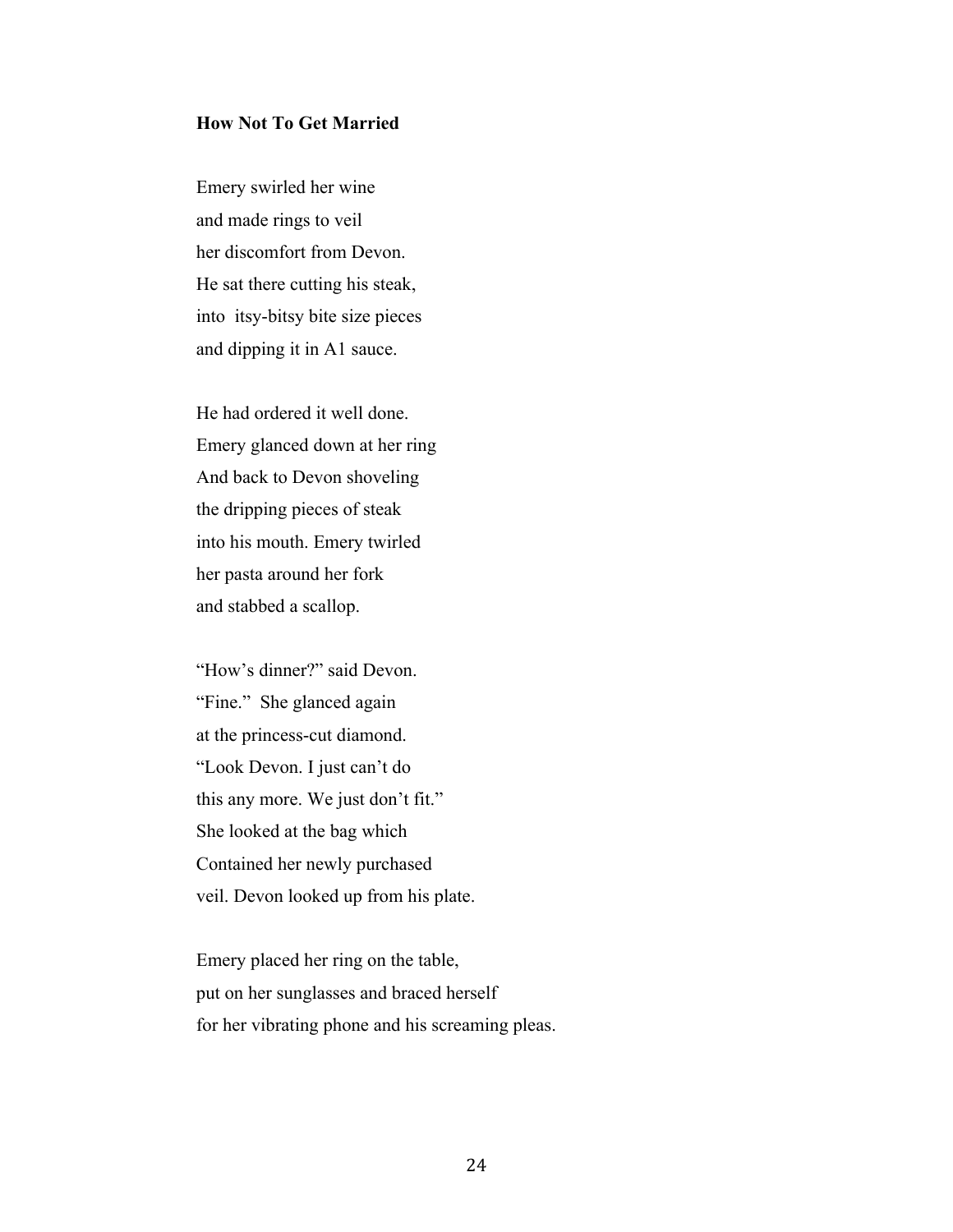# **Are We Ever Really Crying About the Movie?**

Legs in front of

*Something's Gotta Give* 

The last gulp of wine

His shirt

a stale trailer

cigarettes and fried grease

and tears.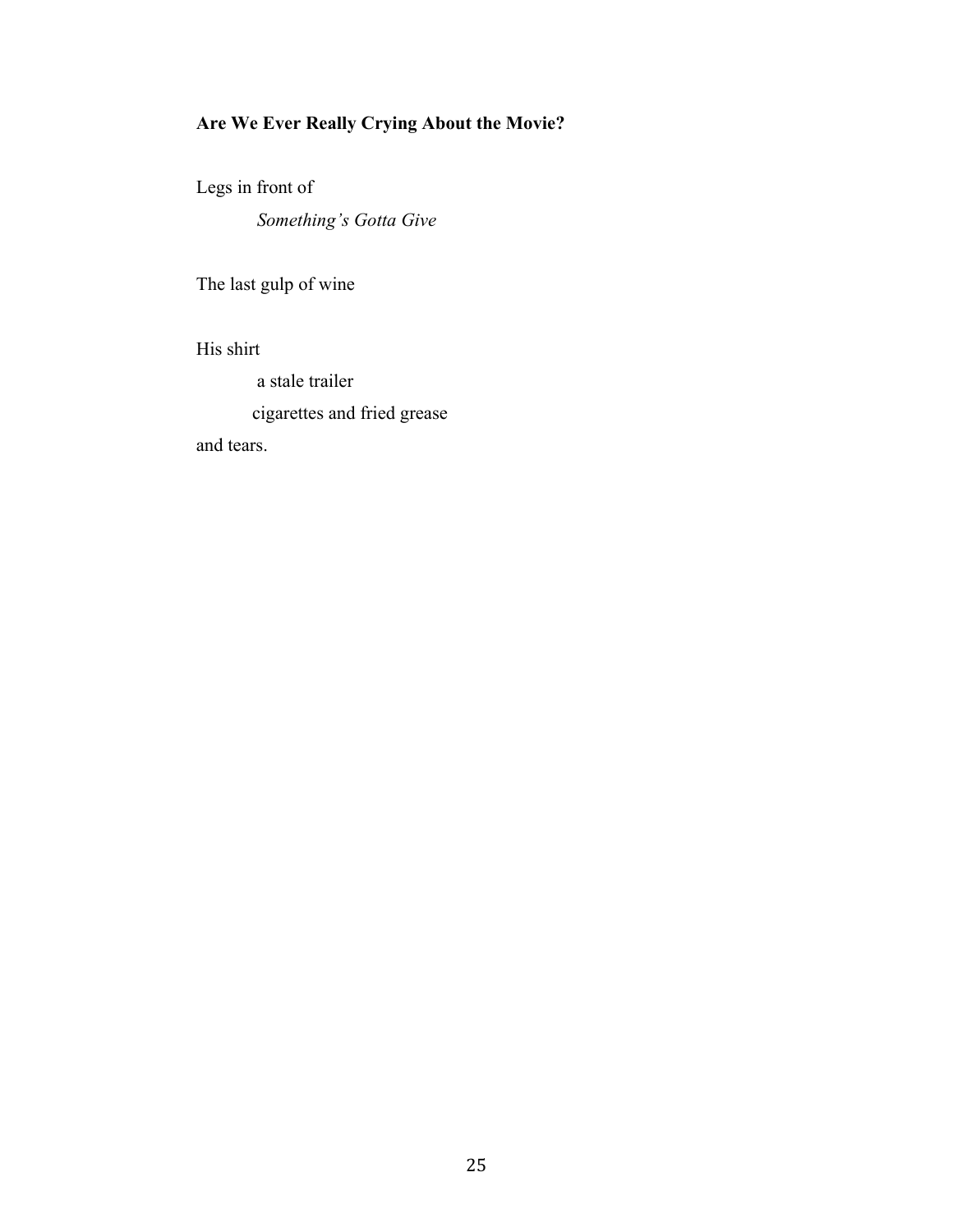### **Shirtless**

### *At Five*

I heard the voice of a boy in my class speaking to my mother while she was putting

groceries into her hunter green Grand Cherokee. I slipped into the floor of the passenger seat

and wedged myself under the glove compartment. I crouched twirling a penny in my fingers,

as the chunks of red clay got on my pink OshKosh overalls. He and his mother

went inside Food Lion.

### *At Fifteen*

I lay in a pair of blue striped shorts and shirtless as he hovered over me.

Alone in my pre-civil war built house, He sucked on my neck and breasts,

licking in between. I unbuttoned his golf shirt, as he jammed

 his tongue into my mouth. His phone vibrated against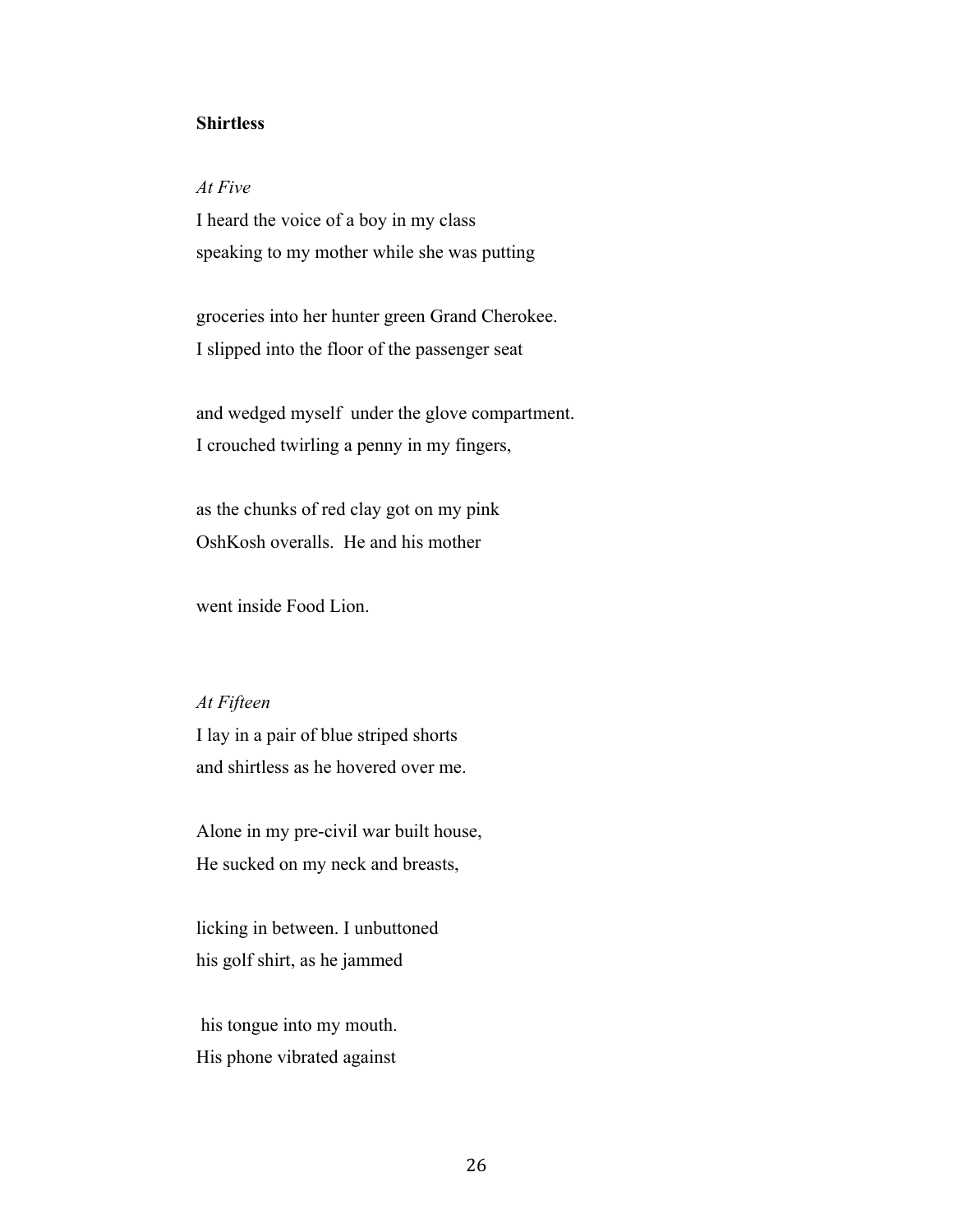the hardwood floor. He answered. As he hung up he said, "I need to go see

McArn. He's leavin' in a couple o days." I clasped my bra back. He buttoned his shirt.

I have only been single for two weeks since then.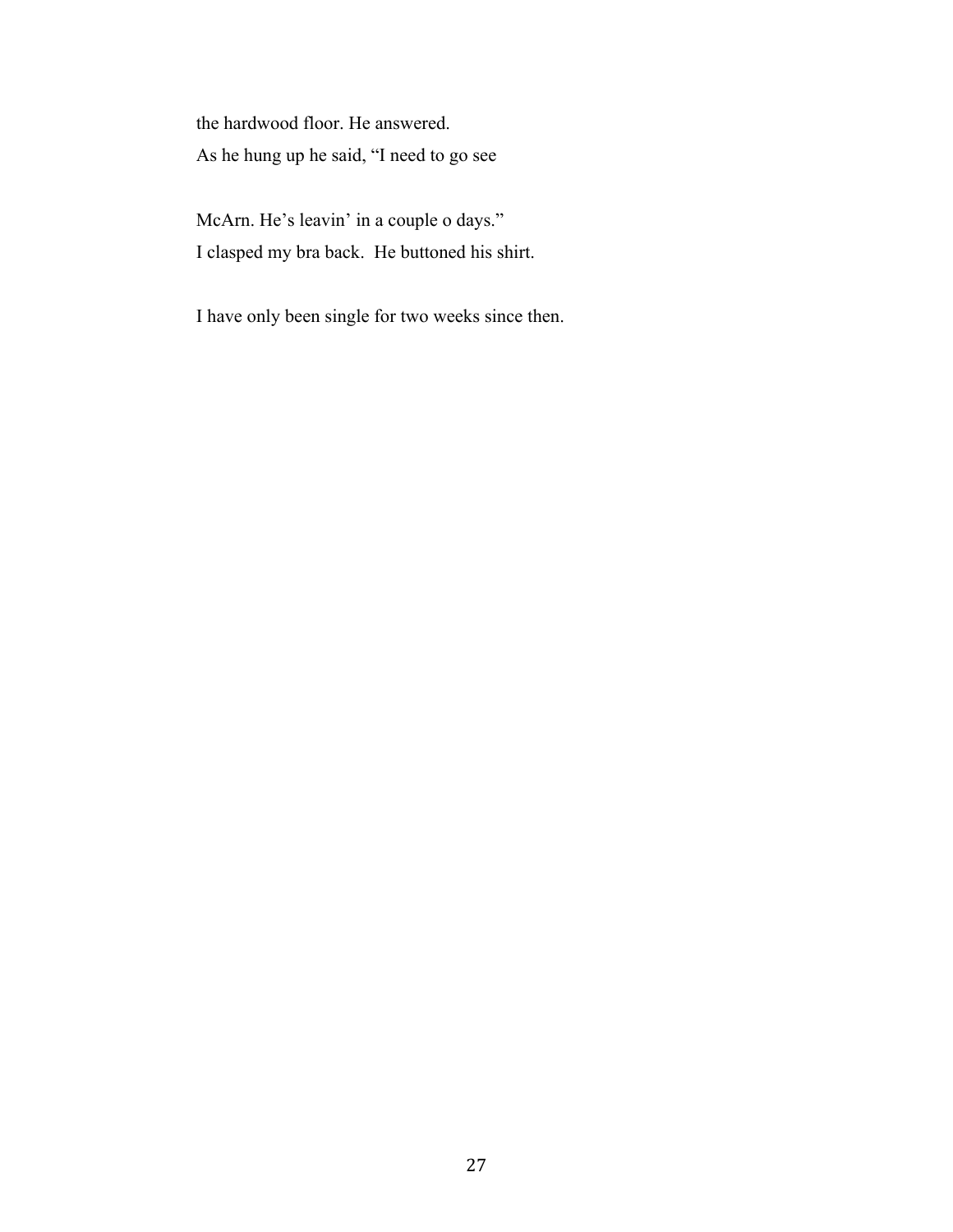### **Rosemont Merlot**

on my grandmother's breath hints of blackberries next to an electric fence. A dead snake under the Oak tree. My father's flicked cigarette. My mother's red cheek. Vanilla potpourri at night.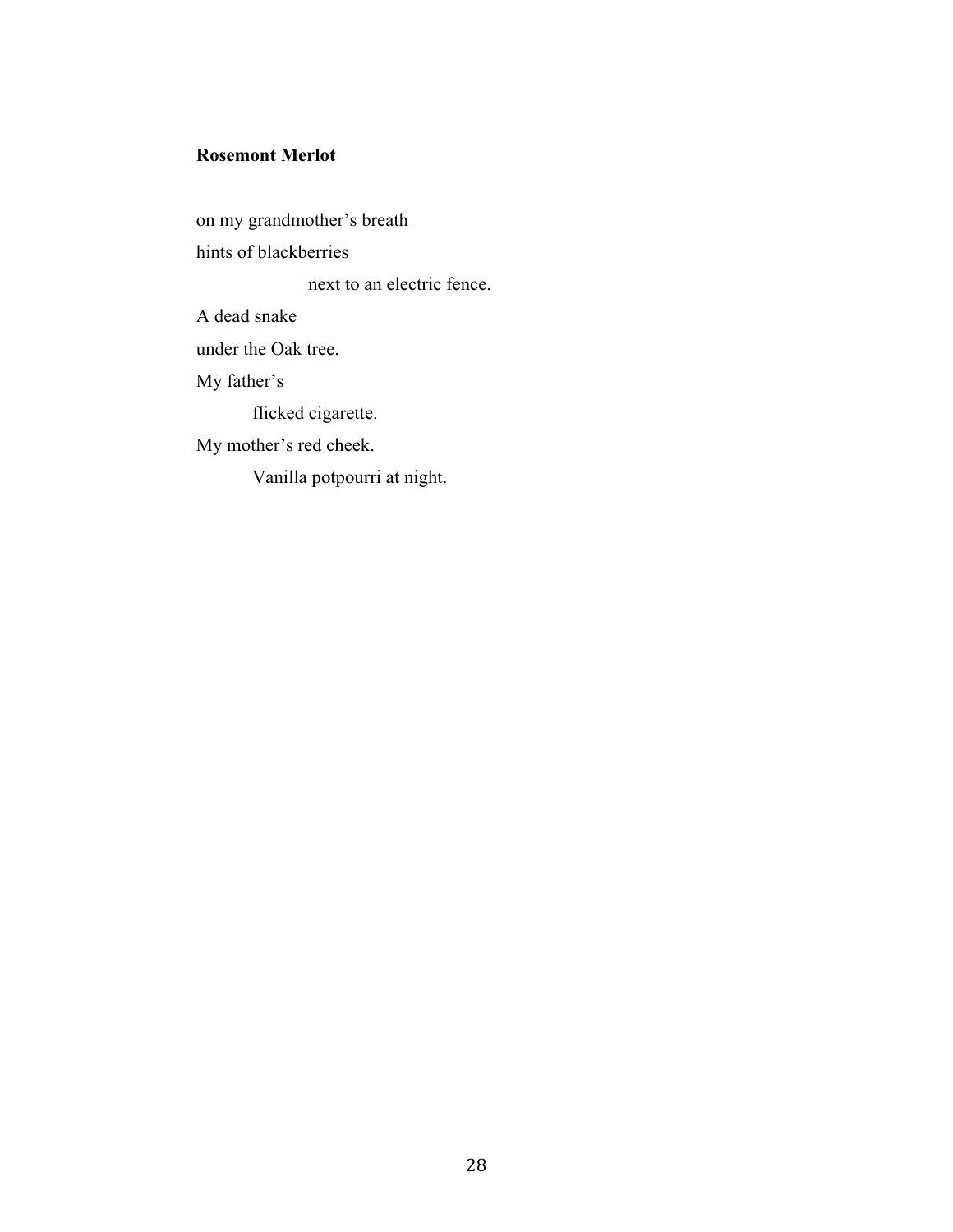### **Against a Wall**

I want a man who will walk my dog and fuck me so I can stay warm in bed, while he does all the work. I want a man who will push me against a wall.

I want him to not keep his hands off me long enough for us to make it home and when we get there I want that man to be willing to walk my dog and fuck me

again. I want him to offer to do the dishes and do them anyway when I refuse. And when I get mad, I want a man who will push against me and will not hang up

because I was being an ass about something like whether he bought JIF or Peter Pan peanut butter, later to walk up to me and apologize by fucking me.

I want him to throw me down on the bed and apologize over and over again until I know he doesn't mean it. I want that man to push me out and leave me there.

On the way to the hospital to see his dying grandmother, I want him to not be able to keep his hands off me because I want a man who will walk my dog and fuck me, and I want a man who will push.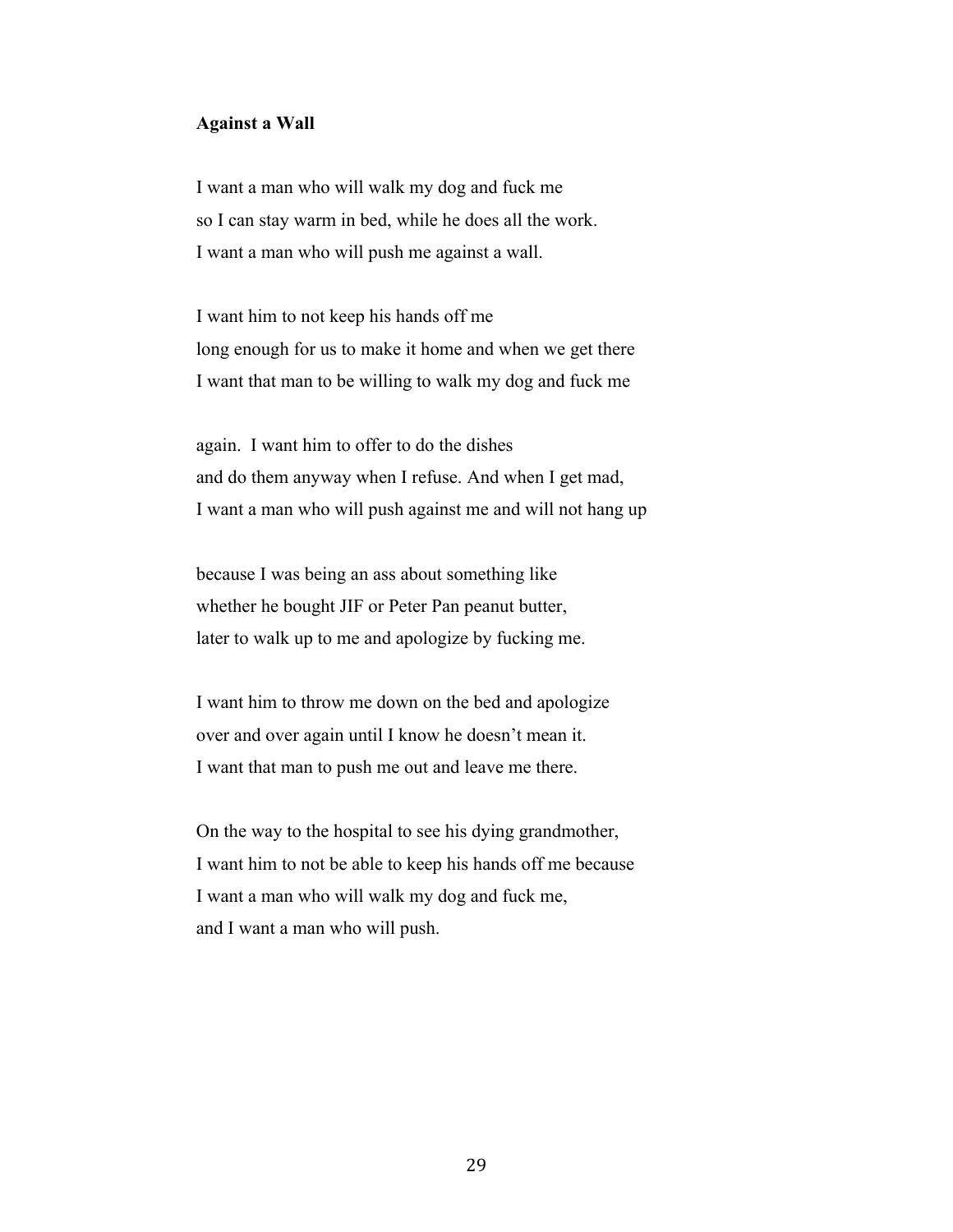# **This Isn't forever**

August humidity Your Hands my thighs my red ribbon grazes your cheek. a tree limb thumps cold hands hardened nipples Your cell phone vibrates.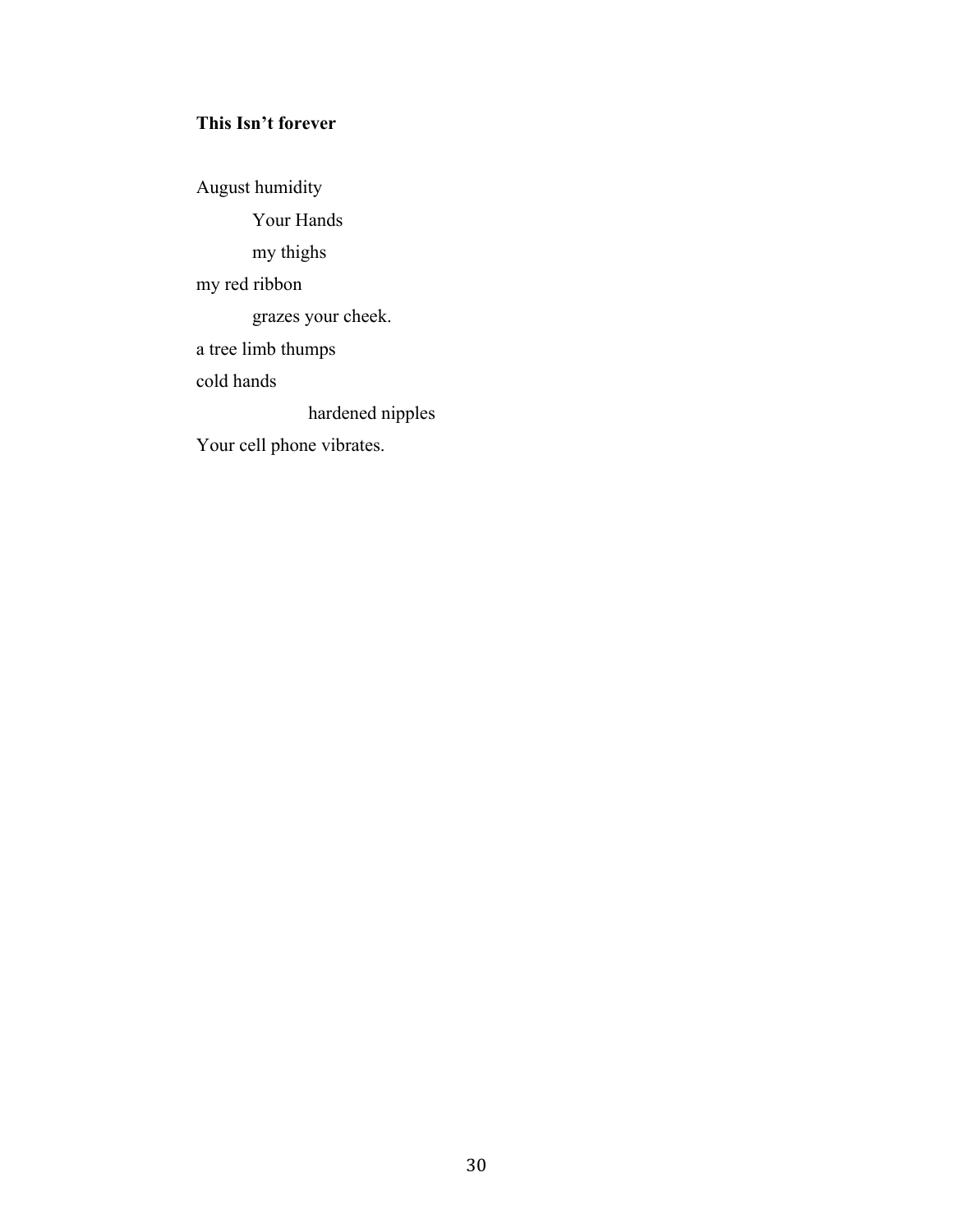#### **I didn't Try Pot til I was 21**

She and Scott sat on the edge of her bed, in their underwear. The window opened to the inside, so he sat a coke can on it and lit the joint. "I'm going to teach you how to smoke, considering you have only done this when you were drunk. You inhale. Deeply. Hold it and exhale. Here. Try." She inhaled slowly. As she went to exhale, she began coughing, smoke trailing out her nose. She held out the joint. "You take two hits before you pass it." Again, she coughed but only breathed smoke out of her mouth. He took two hits and ashed in the coke can. She shivered as the wind blew in.

#### \*\*\*\*\*\*\*\*\*\*\*

Underneath a poster of Link, in Mike's kitchen filled with empty wine and beer bottles she laughed as Mike packed a bowl with weed from a Mason jar. "I love your Zelda poster. I never finished that game. Long story. But it was great" she said. Mike laughed, "Where's Scott?" He passed her the bowl. "He's talking to Chris. I really don't know how to do this." He held it for her, placing his finger over the hole. "Suck in." he moved his finger and replaced it. "Good." She hit it twice more, walked around the corner and grabbed Scott as he was pouring Fat Tire from the tap in the living room.

#### \*\*\*\*\*\*\*\*\*\*

She hadn't bathed in three days and hadn't shaved in seven. Her brown hair was pulled up on the crown of her head. She was wearing dark skinny jeans and a Black Volcom shirt. Her hands slid along the back of Scott's neck, as he smoked a joint. Their feet dangled off the edge of balcony of the beach rental.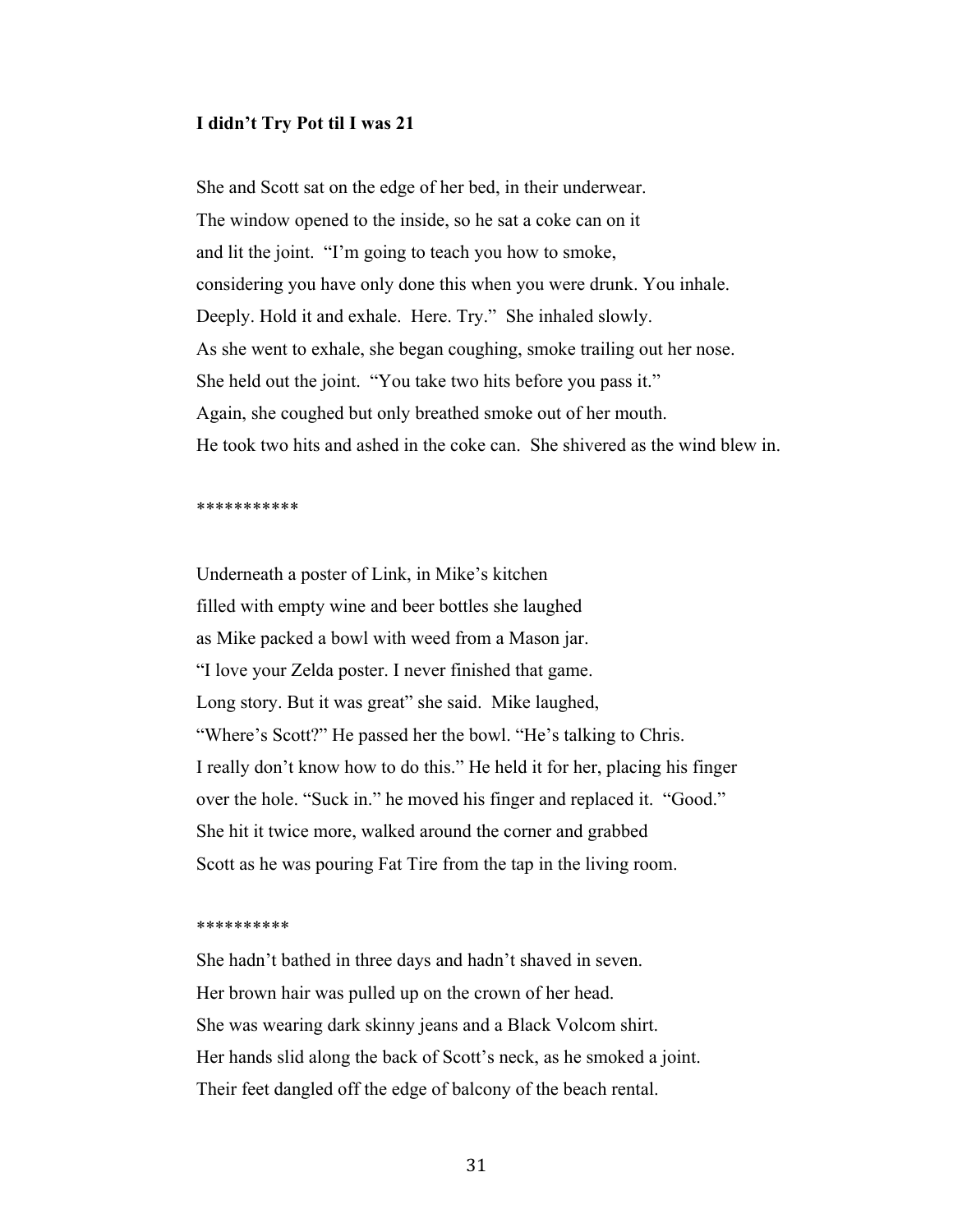She looked down to see a man in red sneakers and a blue sweatshirt walking out to his Sienna minivan. He emerged with a diaper bag and bottle of brown liquor. She slipped her hands beneath Scott's blue RVCA shirt. As the man hustled back to his apartment, Scott giggled, "ya wanna take a hit?"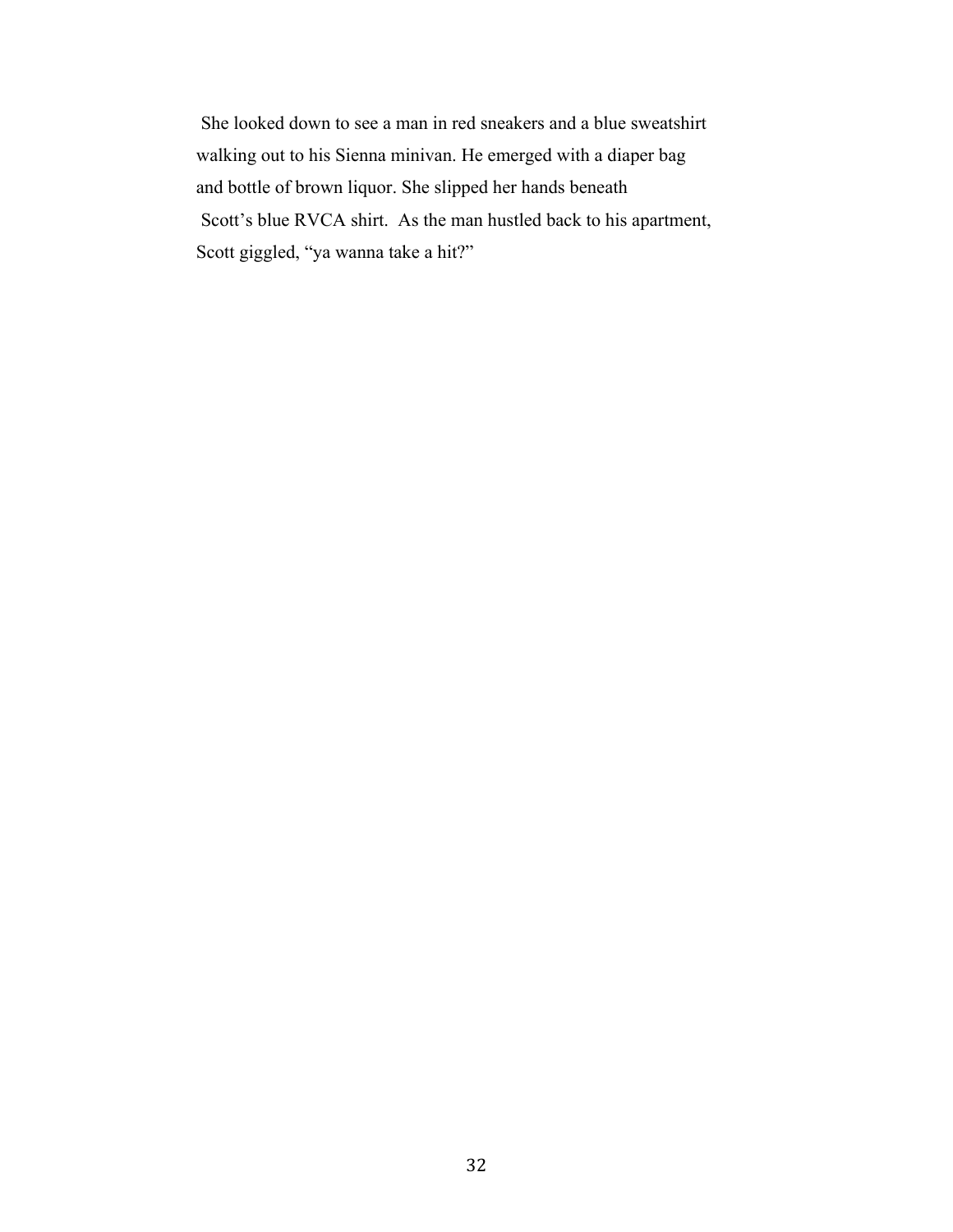# **Creation**

Make love to me (don't just make love to me

Fuck me)

Make me come.

Make meaning

Out of

Nothing.

Make me yours.

Make everything

disappear.

Make ME.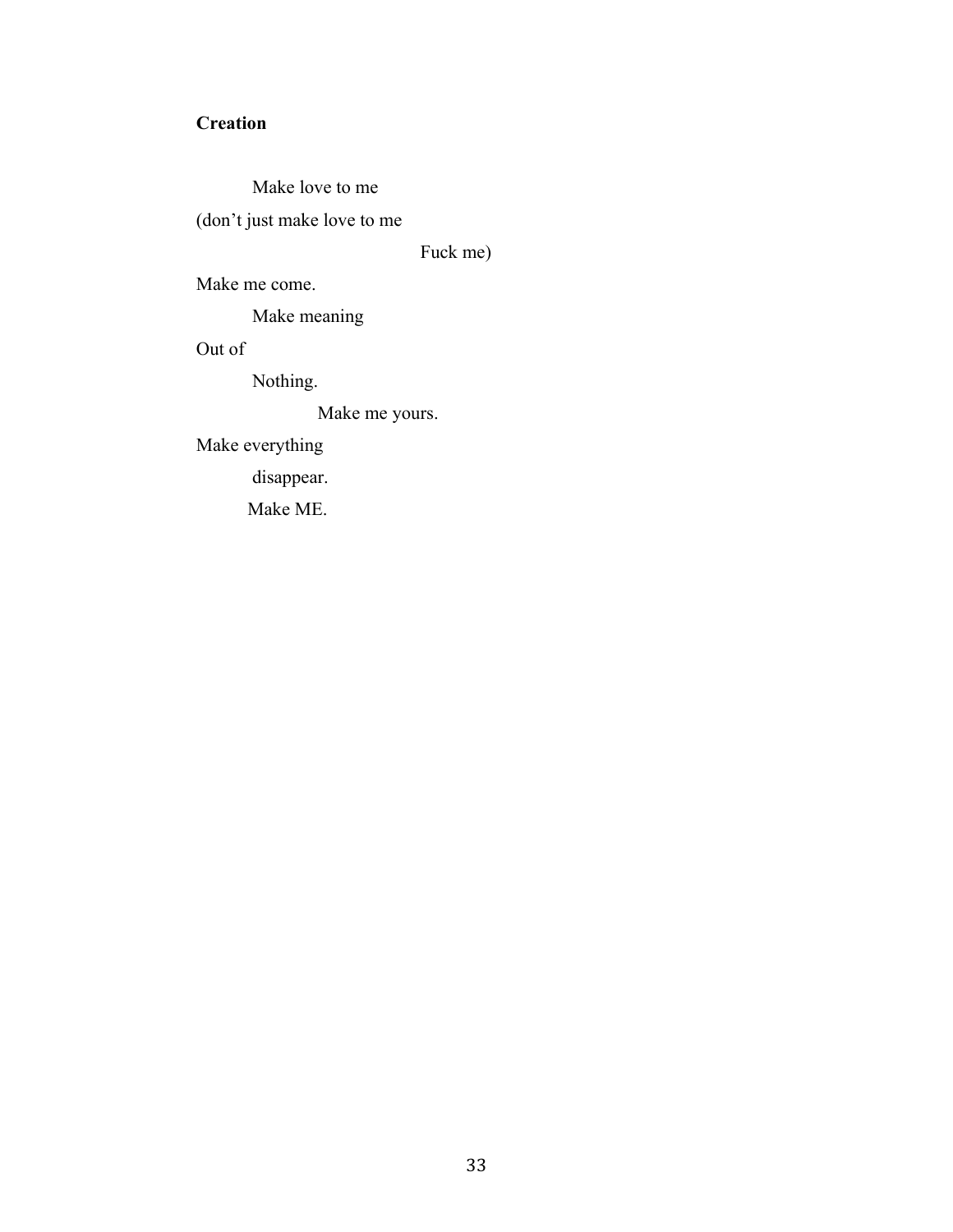# **Knowing**

Her breasts stick and slide against his back, as her chest heaves. Her leg perched on his hip. She fiddles her foot against his. Slowly she sneaks her arm over his shoulder. He snores and rolls away.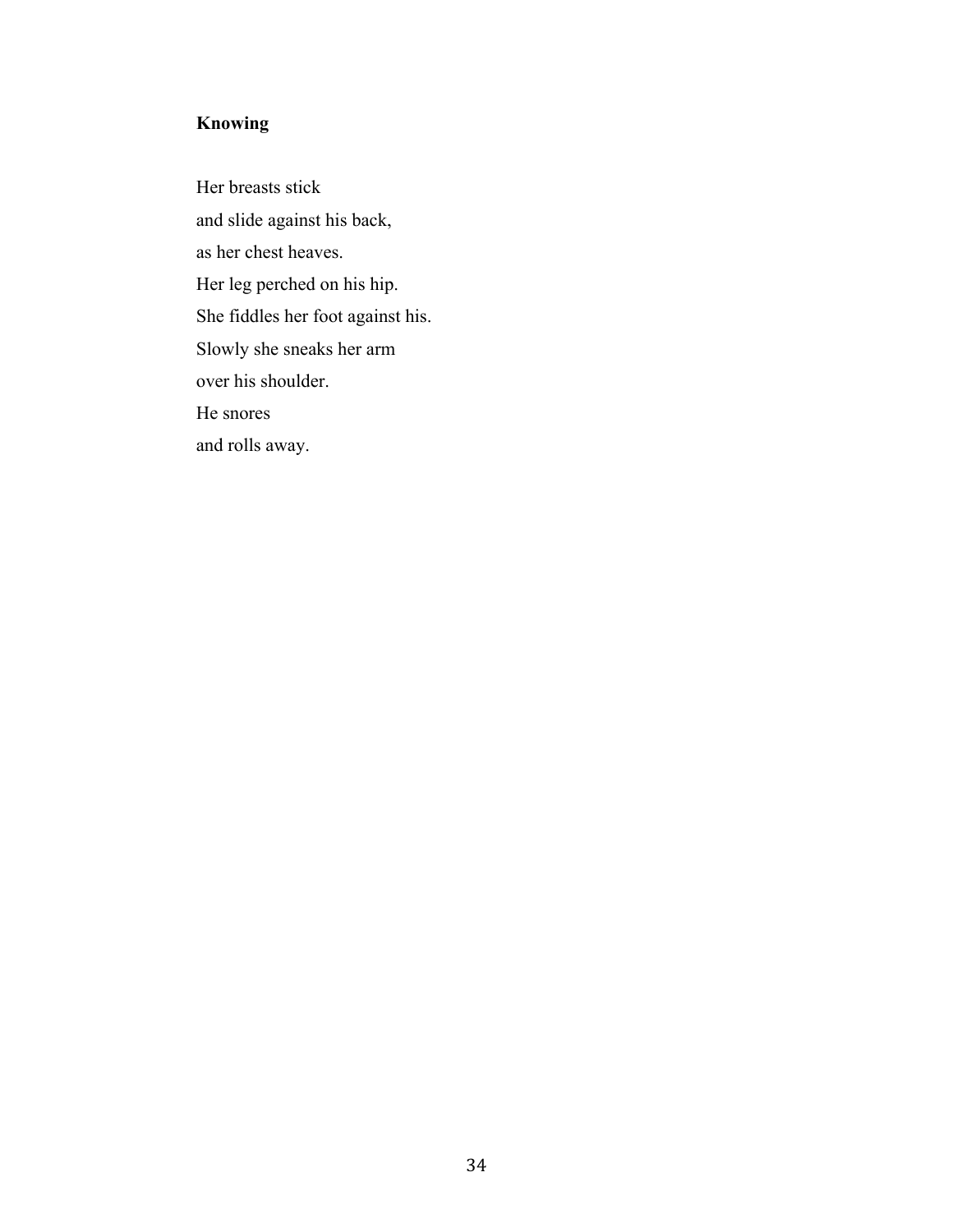### **In the Library Study Room Across from** *Hansard*

I stand up, off the grey carpet that rubs against my knees.

*Unconditioned response*

You push me into the corner, (the chair propped against the door.)

*Occurs naturally. Ex: Smell of food*

 facing the rows which contain *Beloved Infidel*. Someone is loudly

*Conditioned response is learned.*

arguing about a misplaced book, disguising my moan. You sit

*Operant Conditioning* 

me in another chair with blue upholstery and arms that rub against my thighs

*Through rewards and punishment*

and joints that creek. You grab my ass

*Positive and negative reinforcement*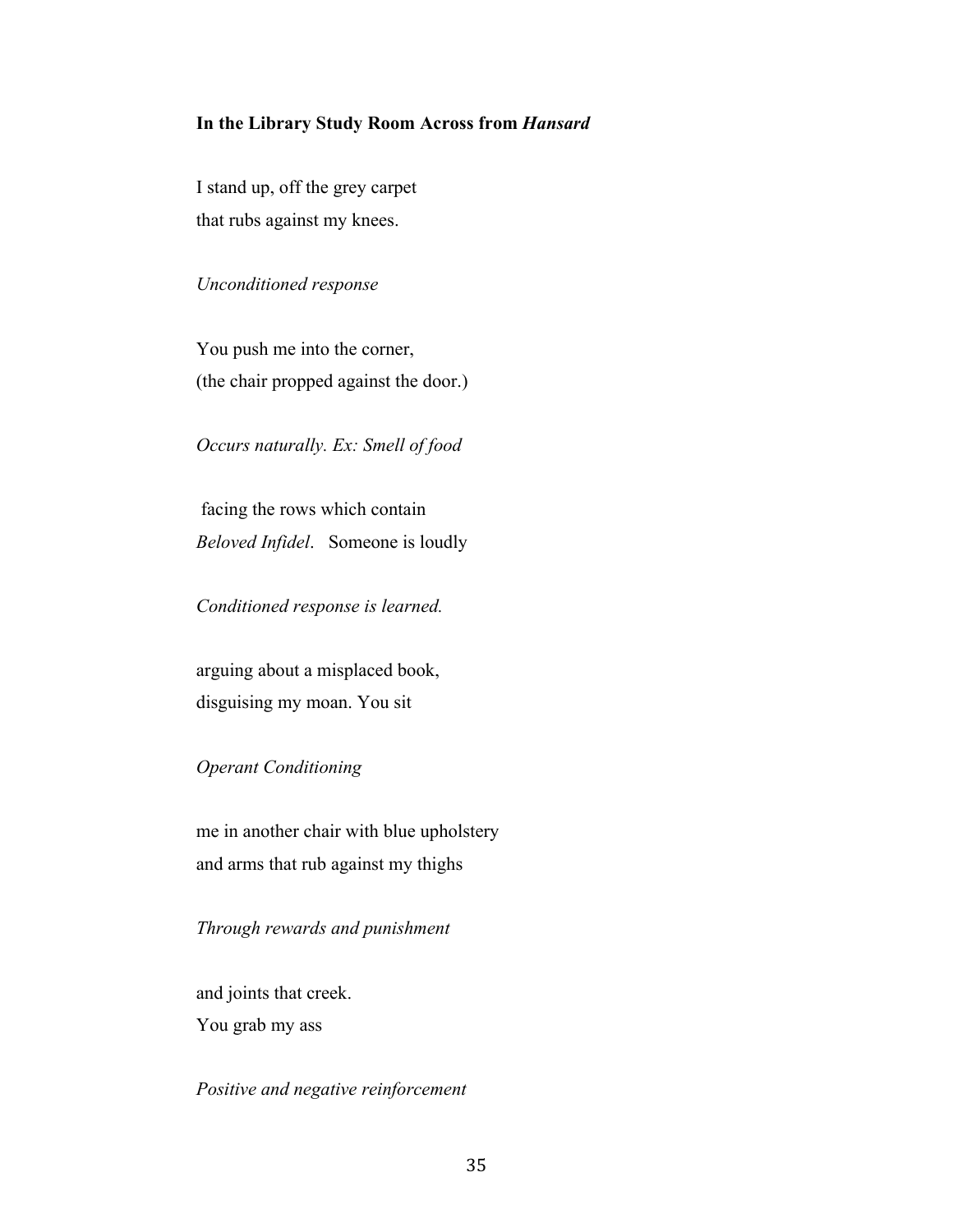and pull me closer. A door slams next door, and I jump.

### *increases the behavior*

I pull down my skirt as you pull up your pants.

# *positive and negative punishment*

My shirt smells like sweat and your cologne. I wrap myself in my jacket

## *decreases the behavior*

and continue writing notes. My hand shakes making

*continuous reinforcement* 

a slightly crooked "s."

You sit at your computer.

*followed by Partial reinforcement*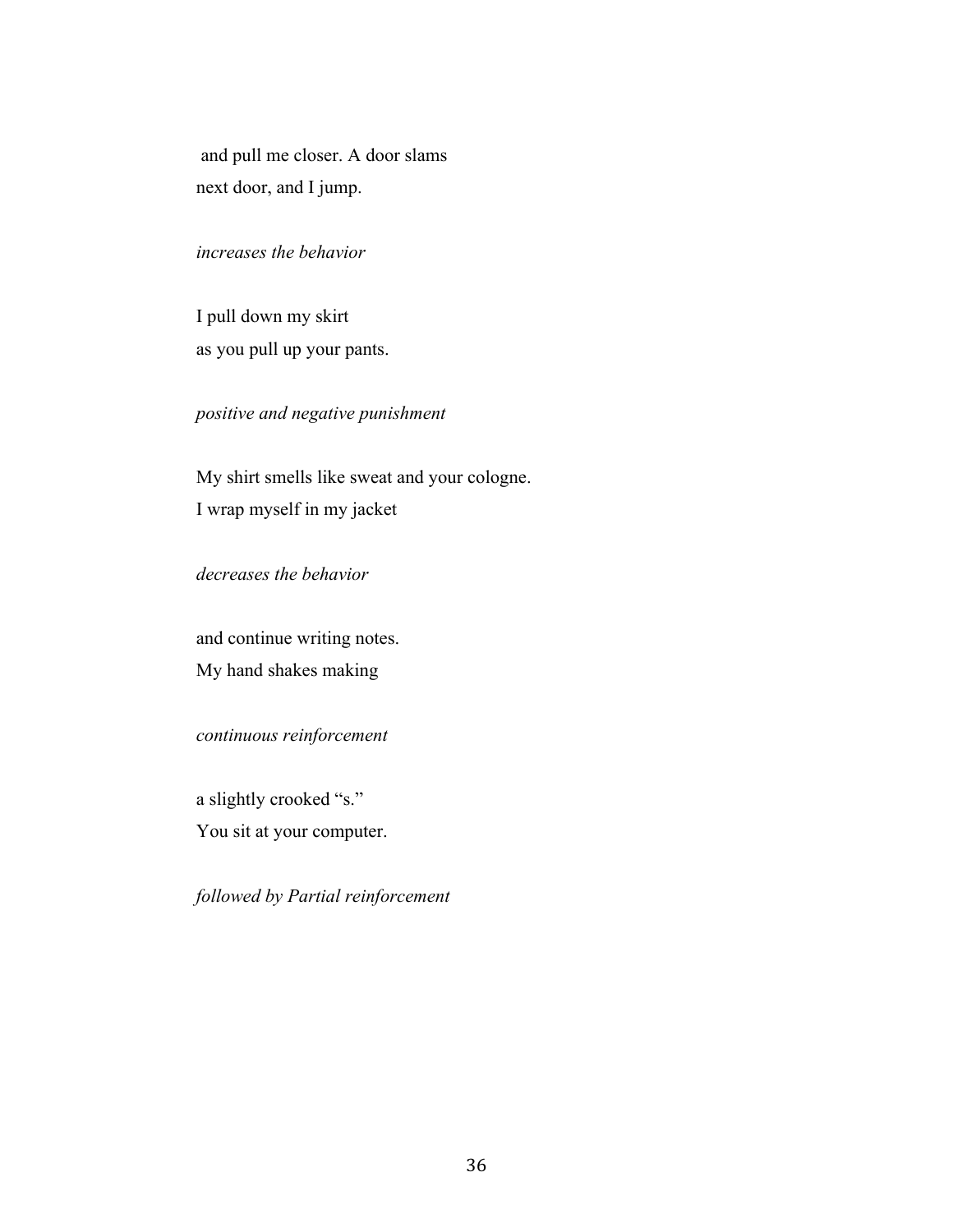# **Punching Bag**

I slammed my hand into the door frame three times.

Girls cry. They don't punch.

I cry, punch,

slam shit into the ground

and scream.

That's not healthy.

It's better than screaming

in your face,

punching you.

Yeah. Its going to bruise.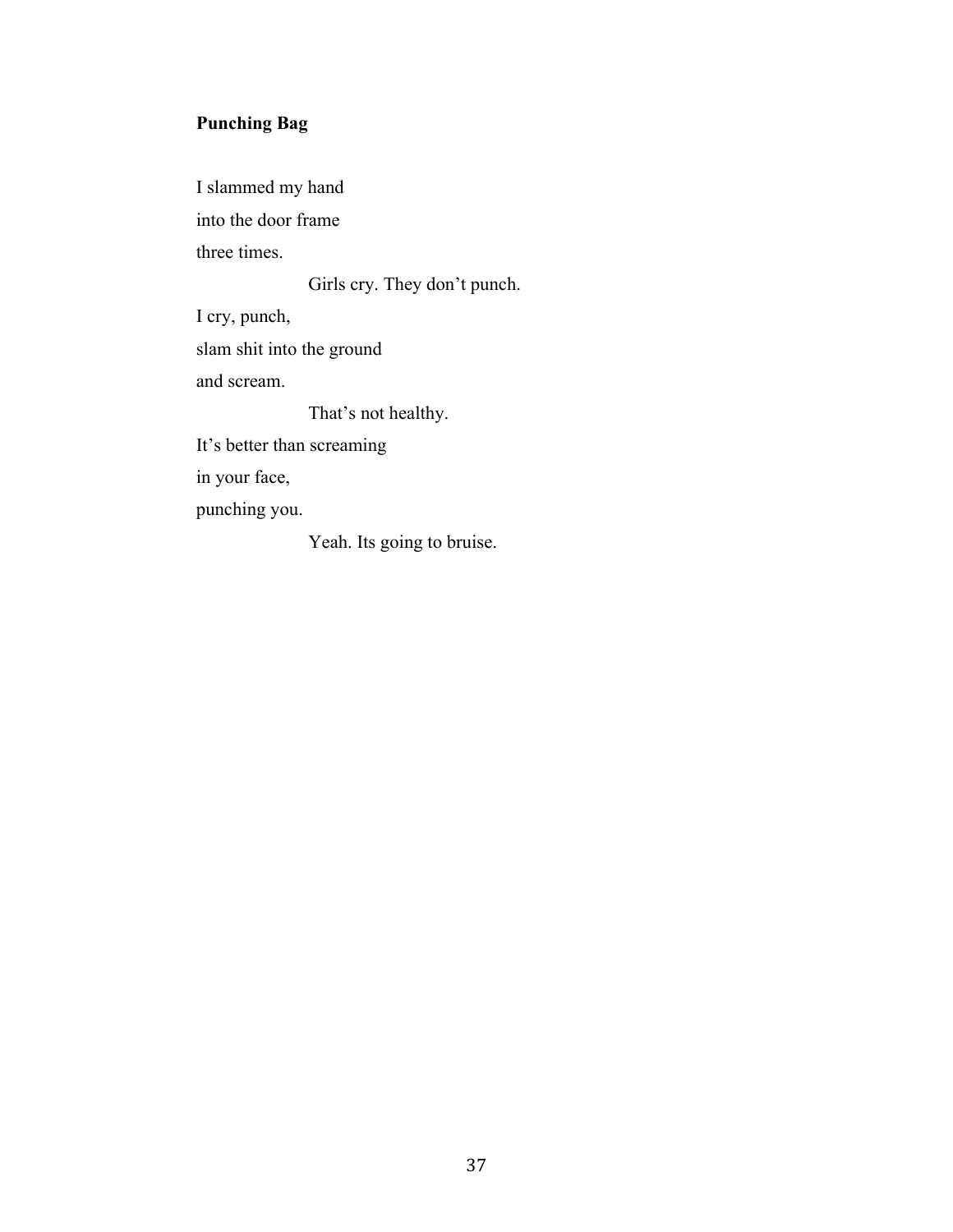# **I'm Sorry's Only Sexy when It's Make Up Sex**

I'm Sorry

| ٧<br>۰.<br>۰.<br>v<br>v |
|-------------------------|
|-------------------------|

Up

I love her,

more than anything,

you know.

Sex isn't going to make this

go

away.

You know we can't

have anything

more.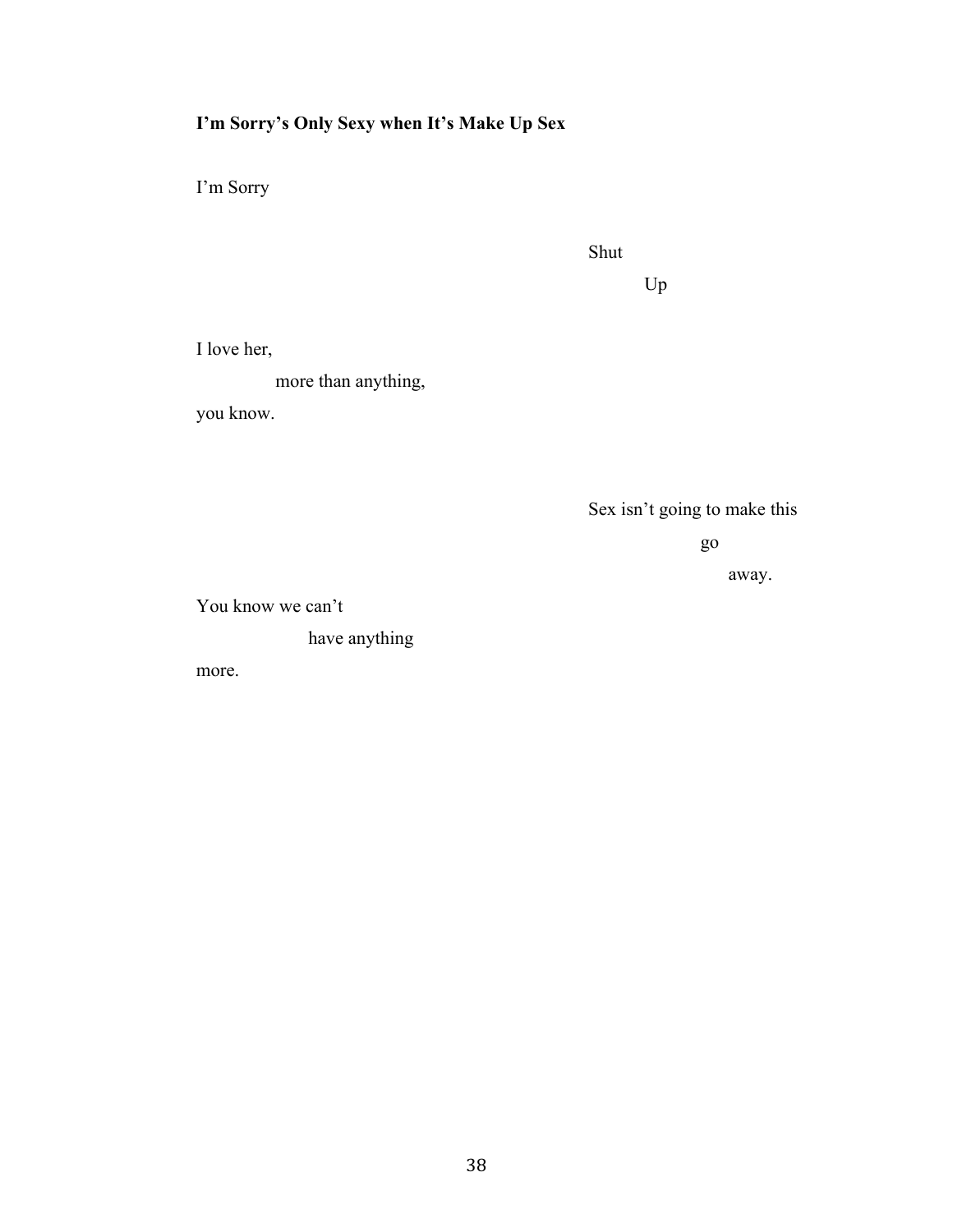### **One Night Stand-ish**

You are still unknown enough to me that I can fantasize about us being married, about cooking for you because I'm in academia and you work a real job. I can see us going out or you coming home to me grading with a glass of wine on the table. You telling me you love me; me liking it. I can still fantasize about sex on the kitchen counter or leaning over the bed.

I am sure I will grow to hate you. I'll learn to hate you for the jealousy or lack thereof, the way you say words like pants or counter or the way that your tone/accent changes when you talk to different people, the way you kiss, the way you sweat when we have sex, the way you hate my friends, and the way I love yours.

And I'll learn to hate the way you love me.